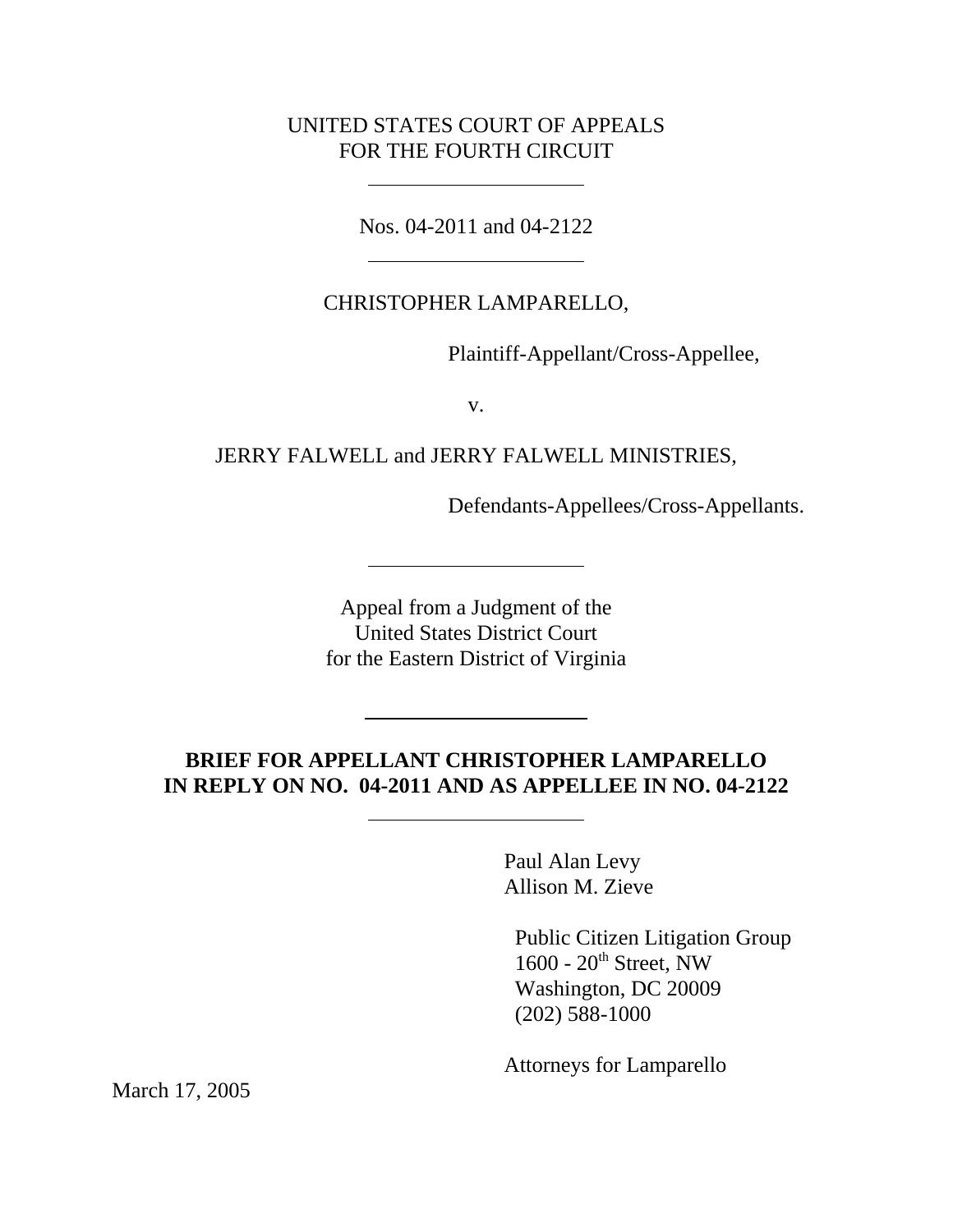# **TABLE OF CONTENTS**

|                | I. THE JUDGMENT ON LIABILITY SHOULD BE REVERSED.  3                                                               |
|----------------|-------------------------------------------------------------------------------------------------------------------|
| A.             | Falwell Has not Defended Several Arguments for Reversal  3                                                        |
| <b>B.</b>      | The Judgment Should Be Reversed for Lack of Commercial Use. 5                                                     |
|                | 1.<br>The Lanham Act Applies Only to Commercial Conduct.  5                                                       |
|                | Lamparello's Website Is Entirely Noncommercial.  13<br>2.                                                         |
| C.             | The Injunction Infringes Lamparello's First Amendment Rights. 16                                                  |
| D.             | The Domain Name Does Not Cause An Actionable Likelihood                                                           |
|                | 1.<br>Trademarks May, as a Matter of Law, Be Used in Domain<br>Names for Nonconfusing Websites That Are About the |
|                | The Likelihood of Confusion Factors Support Lamparello.<br>2.                                                     |
| Ε.             |                                                                                                                   |
|                |                                                                                                                   |
|                |                                                                                                                   |
| $\mathbf{A}$ . | The District Court Did Not Abuse Its Discretion by                                                                |
| <b>B.</b>      | The District Court Did Not Abuse Its Discretion by Denying Any                                                    |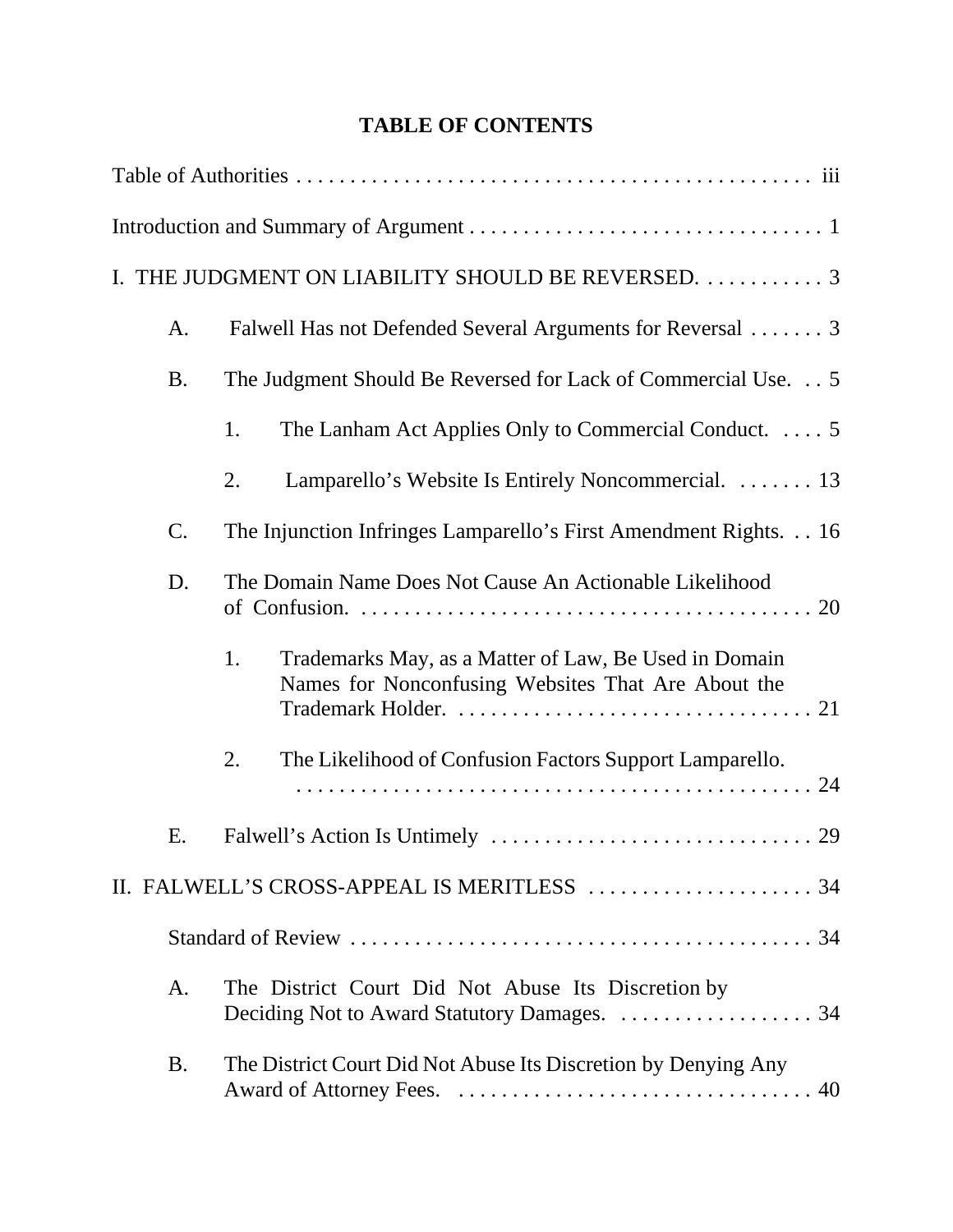|--|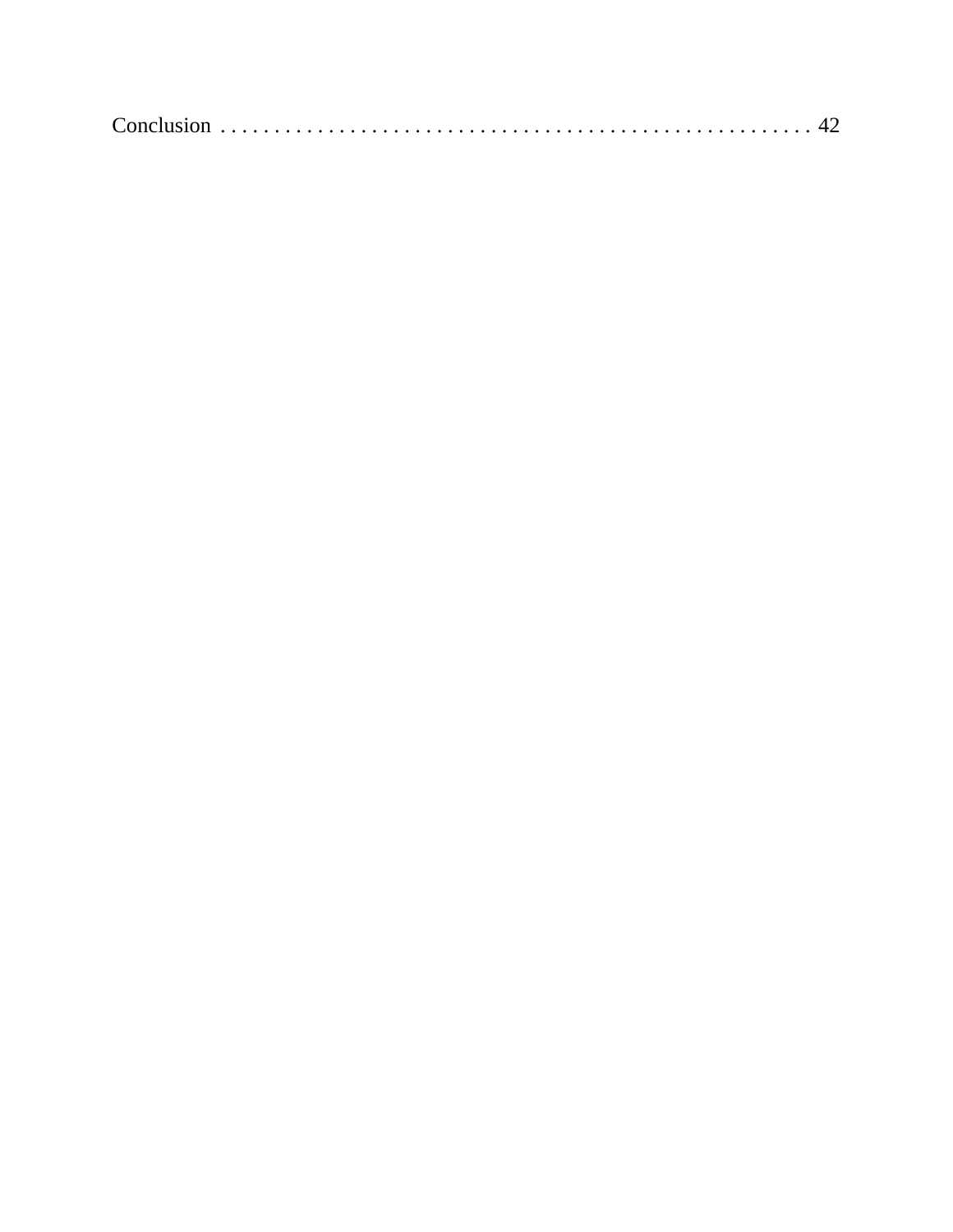#### **INTRODUCTION AND SUMMARY OF ARGUMENT**

**Consider the following:** Christopher Lamparello stands on a sidewalk near Jerry Falwell's Thomas Road Baptist Church in Lynchburg. He hands out a booklet, whose cover bears the single word "Fallwell," and whose insides contain the same content as the website at issue in this case, criticizing the views of appellee Jerry Falwell on homosexuality and explaining how Falwell's words hurt gay people and depart from a proper interpretation of the Bible, but containing no commercial content and no statements about Falwell's commercial activities. Could appellee Falwell invoke the trademark laws to obtain an injunction against this leafleting, on the theory that readers might be confused about proper religious doctrine and thus risk damnation, and about whether appellee was the author of this leaflet? On the theory advanced in Falwell's appellee brief, the answer is yes, because any work that has any potential of being confusing could have an adverse impact on the trademark holder and on his reputation, and that possible impact is sufficient engagement with commerce to warrant application of the trademark laws.

Lamparello's opening brief argued that the trademark laws do not apply to noncommercial statements about the religious views of trademark holders, both because the text of the statute does not authorize such application and because any such application of the trademark laws would be unconstitutional. Indeed, the extension of the trademark laws to reach such conduct would constitute a vast expansion of the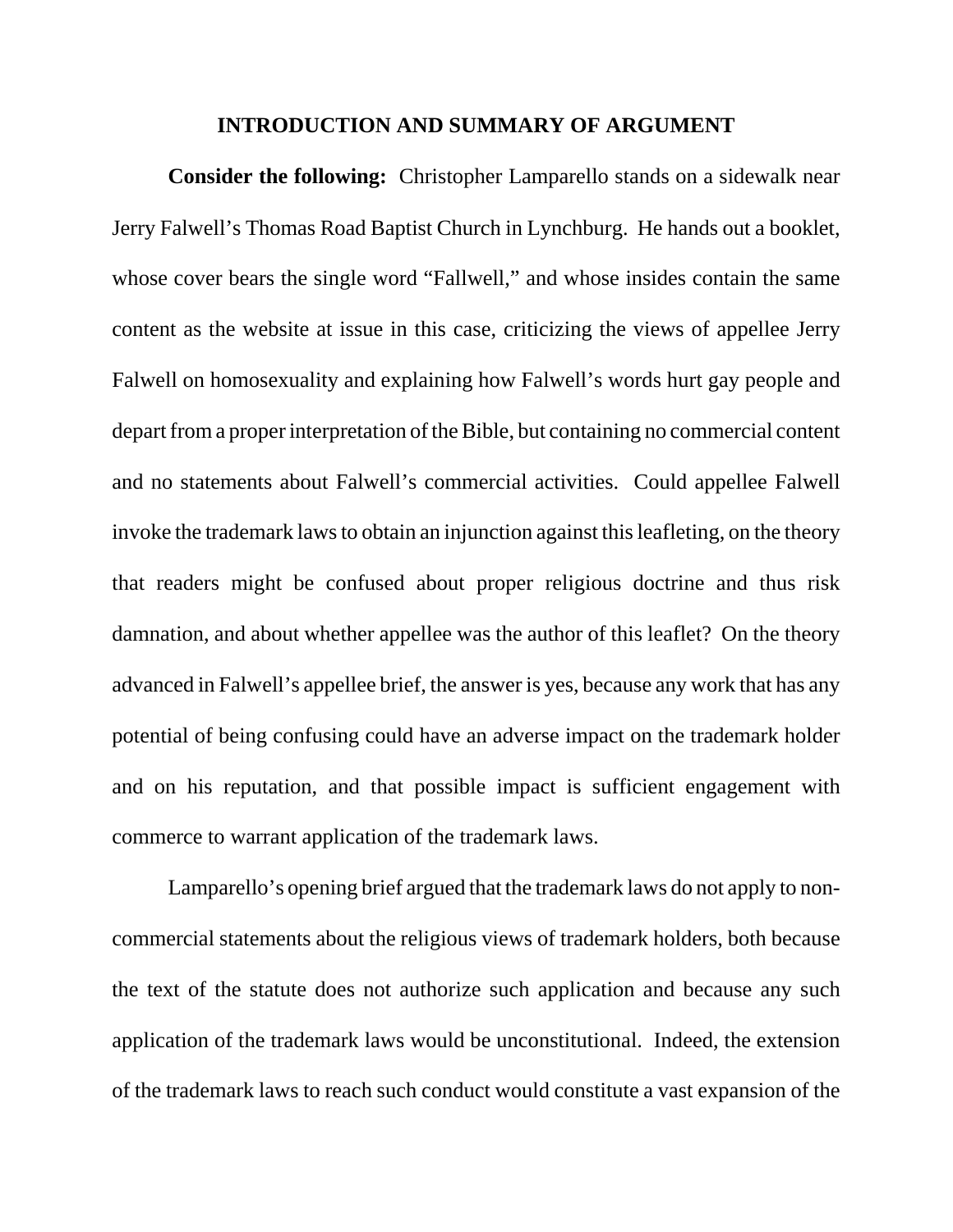authority of the federal government to regulate religious speech and to regulate purely local affairs beyond the scope of the Commerce Clause. *See Tax Cap Committee v. Save Our Everglades,* 933 FSupp 1077, 1080-1081 (SDFla 1996). While the Court addresses the finer points of trademark doctrine as discussed in this brief, it should also consider the vast expansion of federal power into the regulation of strictly noncommercial speech on the local level that Falwell's theories would authorize.

This brief is divided into two parts. Part I shows how Falwell's brief ("FalBr") fails to rebut the arguments supporting Lamparello's appeal. Section A enumerates several of the arguments in Lamparello's opening brief ("LampBr") that Falwell completely ignores and apparently concedes. Section B responds to Falwell's attempt to explain why the trademark laws should reach non-commercial speech, and addresses the language of the statute, the cases construing the statute, and the constitutional issues that caution a narrow construction of the trademark laws to avoid impinging on Lamparello's constitutional rights. Section C addresses the issues of likelihood of confusion and fair use, showing why the use of a domain name similar to Falwell's name for a nonconfusing website about Falwell would not violate the trademark laws even if Lamparello were making a commercial use of Falwell's mark, and why Falwell's effort to justify the decision below based on the *Pizzeria Uno* factors falls short. Finally, Section D addresses the limitations issue.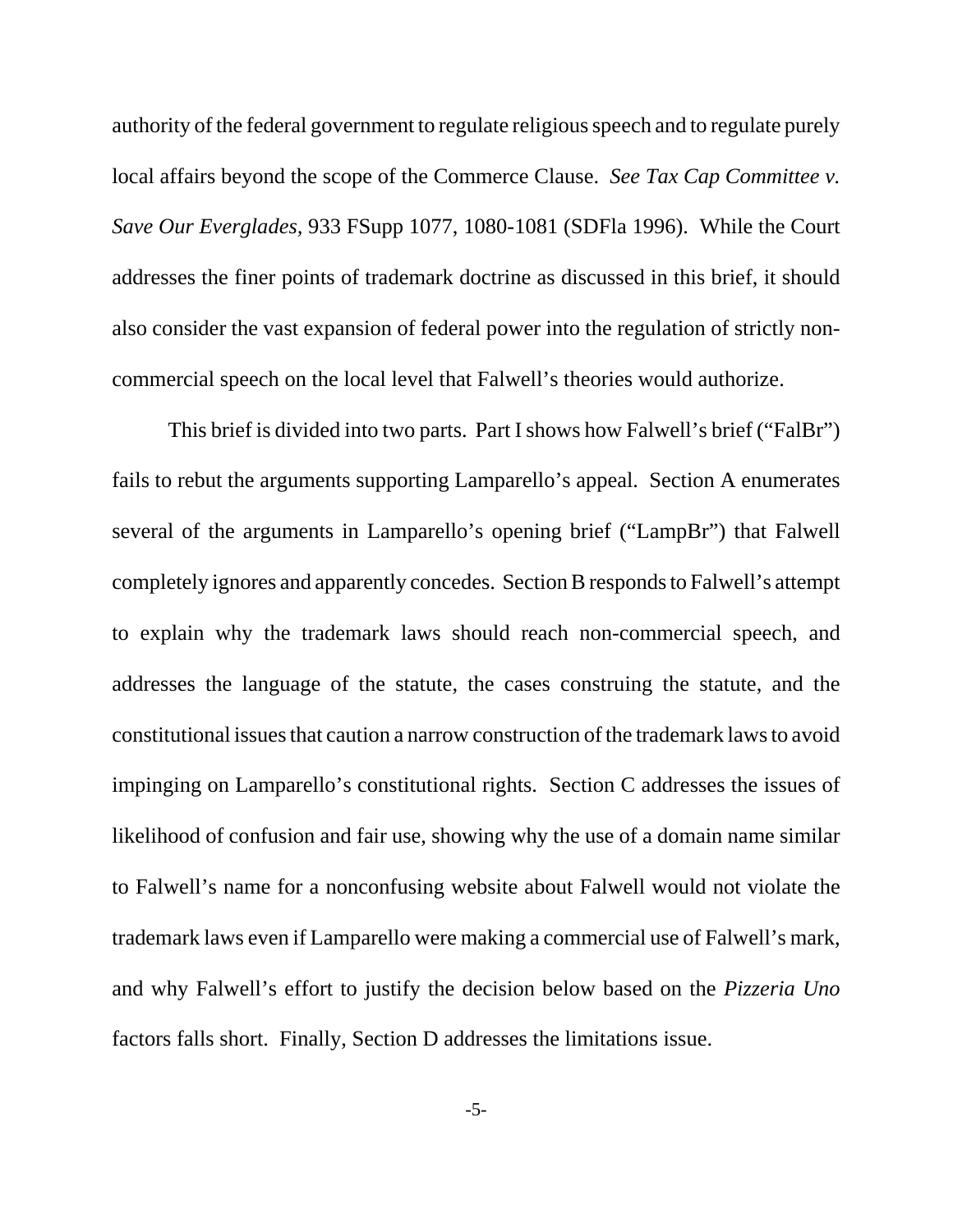The second part of this brief addresses Falwell's cross-appeal from the denial of statutory damages and attorney fees. On appeal, Falwell seeks statutory damages on a ground not advanced below – the claim that the ACPA requires statutory damages whenever a violation is found. In fact, the award of statutory damages is discretionary, and the court below did not abuse its discretion in denying them under the ACPA or the Lanham Act's anti-counterfeiting provisions. Likewise, the district court did not abuse its discretion in denying attorney fees. Falwell's conclusory contention that this case meets the very high standard for attorney fee awards under the Lanham Act lacks merit.

### **I. THE JUDGMENT ON LIABILITY SHOULD BE REVERSED.**

#### **A. Falwell Has Not Defended Several Arguments for Reversal.**

In his opening brief, Lamparello made several arguments for reversal that Falwell does not address, and which therefore may be taken as conceded.

For example, Lamparello argued that, apart from Falwell's failure to show commercial use, Falwell's cybersquatting claims under the ACPA should have been rejected both because Falwell failed to show a "bad faith intent to profit," and because Lamparello qualifies for protection under the "safe harbor" provision for persons who harbor a reasonable belief that their registration and use of a domain name are lawful. LampBr52-56. Falwell objects to the argument that commercial use is required and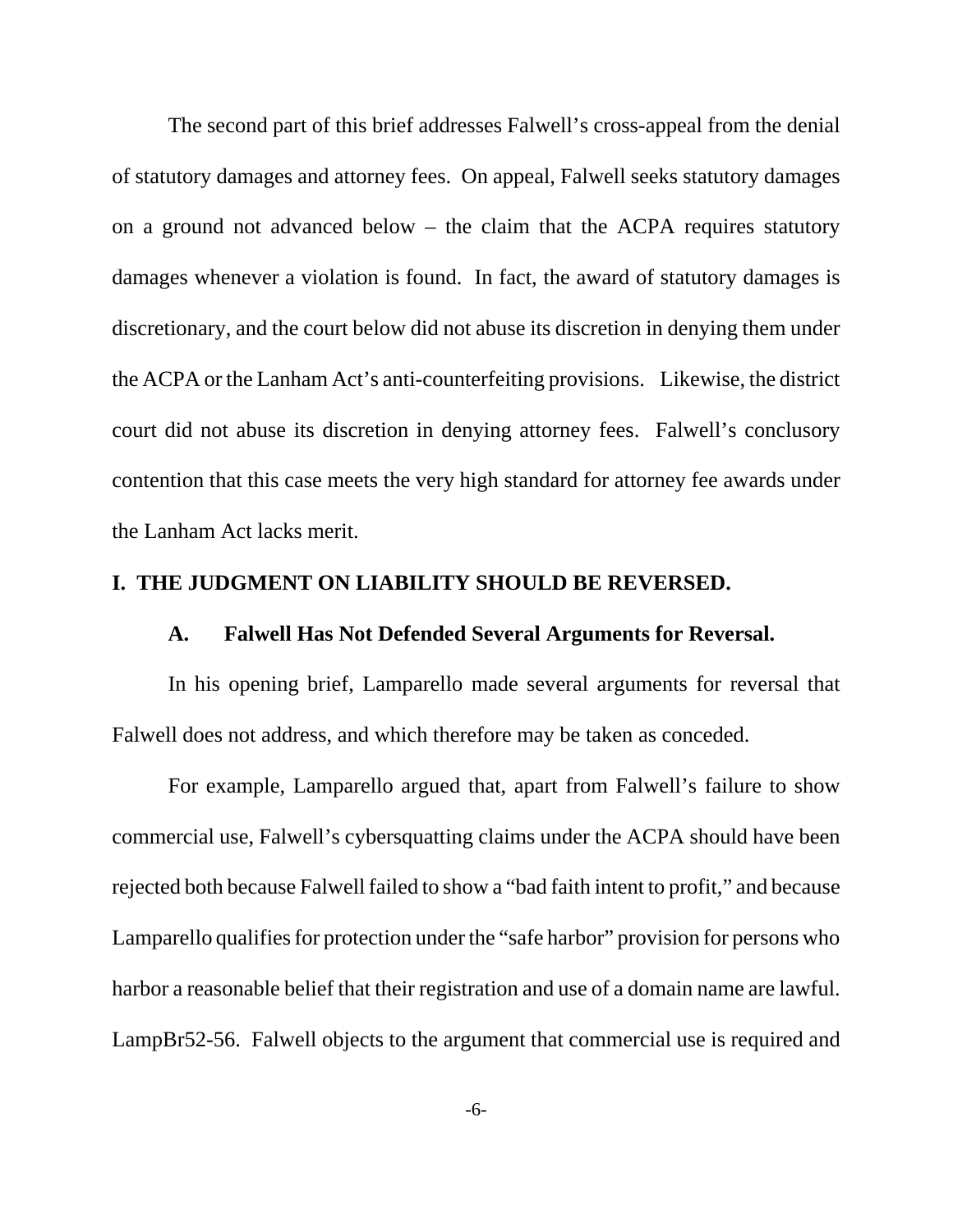argues that it is only one of nine factors that should be considered on the issue of bad faith intent to profit. FalBr29. However, he never explains why the bad faith intent to profit factors support judgment in his favor, why the absence of any attempt to make money from the fallwell.com domain name does not preclude an ACPA claim, or why the safe harbor does not protect Lamparello. To the extent that the judgment below is based on the ACPA, it should be reversed.

Second, in objecting to the timeliness of Falwell's claims against him, Lamparello argued both that Falwell waited to sue until after the statute of limitations expired, and that Falwell's claims should be rejected because of laches. LampBR56- 59. Falwell devotes several pages to the limitations issue, FalBr8-11, but he ignores the issue of laches. This argument, too, should be taken as conceded.

Third, in explaining why constitutional concerns should impel the Court to construe the trademark laws narrowly to apply only to non-commercial uses, and thus avoid implicating unnecessary constitutional questions, Lamparello made arguments under both the First Amendment and the Commerce Clause. LampBr11-18. Falwell responds to the First Amendment arguments, but he never explains why the Commerce Clause, as construed in such cases as *United States v. Morrison*, 529 US 598 (2000), supports application of the Lanham Act to these facts.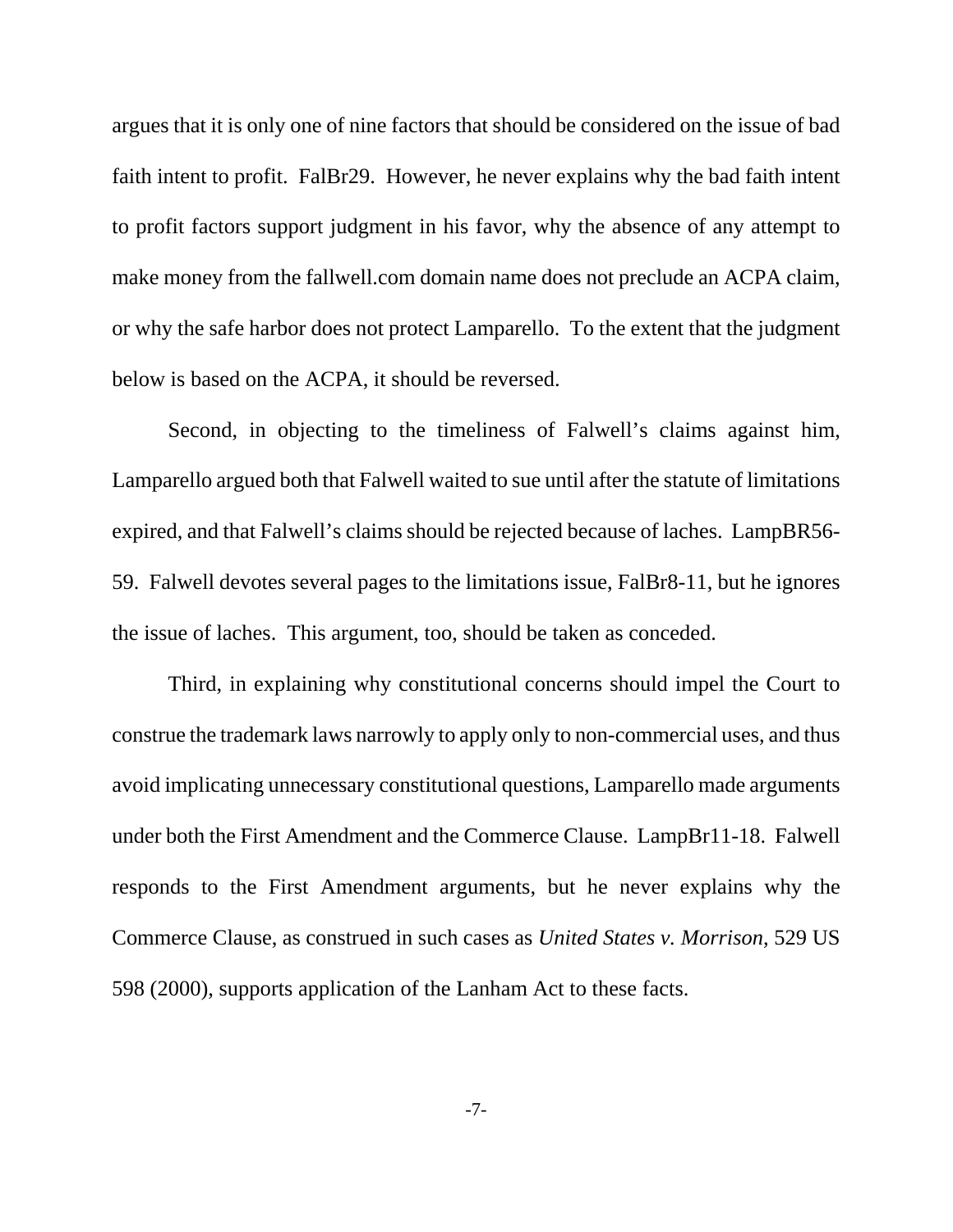### **B. The Judgment Should Be Reversed for Lack of Commercial Use.**

### **1. The Lanham Act Applies Only to Commercial Conduct.**

Lamparello's opening brief argued that the trademark laws extend only to commercial uses of trademarks, and that consequently Lamparello's use of Falwell's name to identify to subject of his strictly non-commercial commentary on Falwell's religious views about homosexuality does not violate the trademark laws. The "noncommercial use" provision in Lanham Act  $\frac{243(c)(4)}{B}$ , 15 USC  $\frac{21125(c)(4)}{B}$ , applies by the terms of the statute to all causes of action created by "this section," which include Falwell's claims for false designation of origin under §43(a) (that is, infringement of common law trademarks) and for cybersquatting under §43(d). Moreover, the definition of "use in commerce" in §45, limiting the phrase to use "in the ordinary course of trade," excludes purely noncommercial uses from the cause of action for infringement of registered trademarks in §32. Falwell's brief seeks to evade the plain language of the Act by invoking snippets of legislative history, but these arguments are misplaced because the Supreme Court has repeatedly held that legislative history is not to be consulted unless the statutory language is ambiguous. *BedRoc Ltd. v. United States*, 541 US 176, 124 SCt 1587, 1595 n8 (2004); *Lamie v. United States Trustee*, 540 US 526, 533, 535 (2004); *Lee v. Boeing Co.*, 123 F3d 801, 805 (CA4 1997). The Court should enforce the language that Congress enacted, not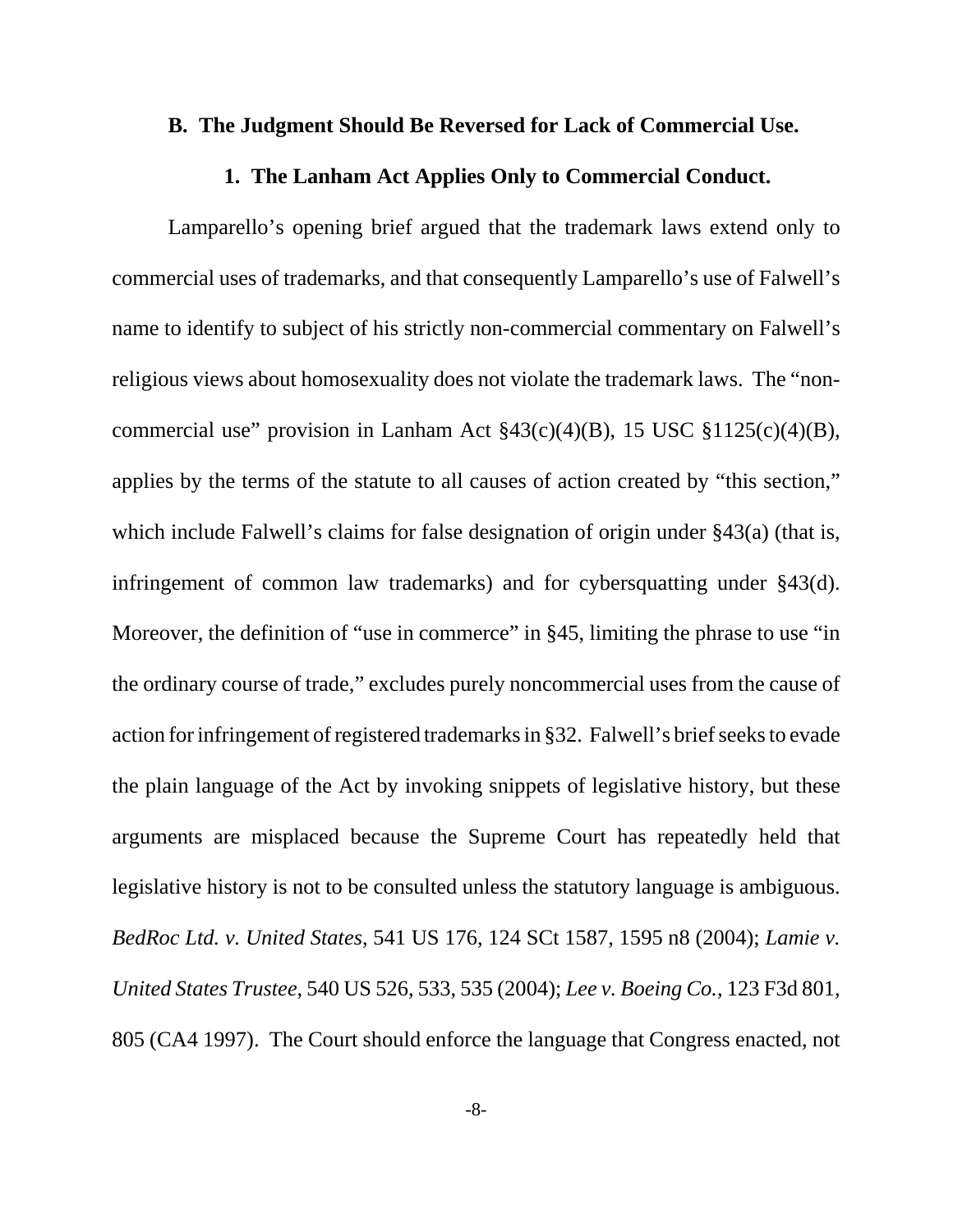Committee reports about purposes that are at odds with the plain meaning of the statute. *See Connecticut Nat. Bank v. Germain*, 503 US 249, 253-254 (1992); *In re Apex Exp. Corp.*, 190 F3d 624, 641 (CA4 1999). In any event, the legislative history is not decisive, and Falwell does not point to any ambiguity in the language of the statute; consequently, he shows no basis for consulting the legislative history.

Falwell's reliance on *Koons Buick v. Nigh*, 125 SCt 460 (2004), to support his resort to legislative history is misplaced. The question there was whether a damages cap imposed on recoveries under "this subparagraph" of the Truth in Lending Act would apply to clauses (i) and (ii) of 15 USC  $\S$  1640(a)(2)(A), or only to clause (ii) of subparagraph (A). The phrase "this subparagraph" appeared in  $\S1640(a)(2)(A)(ii)$ , and yet §1640(a)(2)(A)(iii) contained a separate damages cap. Because, among other reasons, it would have made no sense to apply the damages cap to  $§1640(a)(2)(A)(iii)$ , this Court agreed with Nigh's argument that Congress must have intended the phrase "this subparagraph" to refer to  $$1640(a)(2)(A)(ii)$  alone. The Supreme Court, however, held that under standard legislative drafting practices, "subparagraph" normally would refer to segments of statutes separated by capital letters – in this case, subparagraph  $(A)$  – while the term for segments beginning with lower-case Roman numbers was "clause." Moreover, it was clear from the language of  $§1640(a)(2)(A)(iii)$  that Congress could not have meant to apply the cap in (ii) to the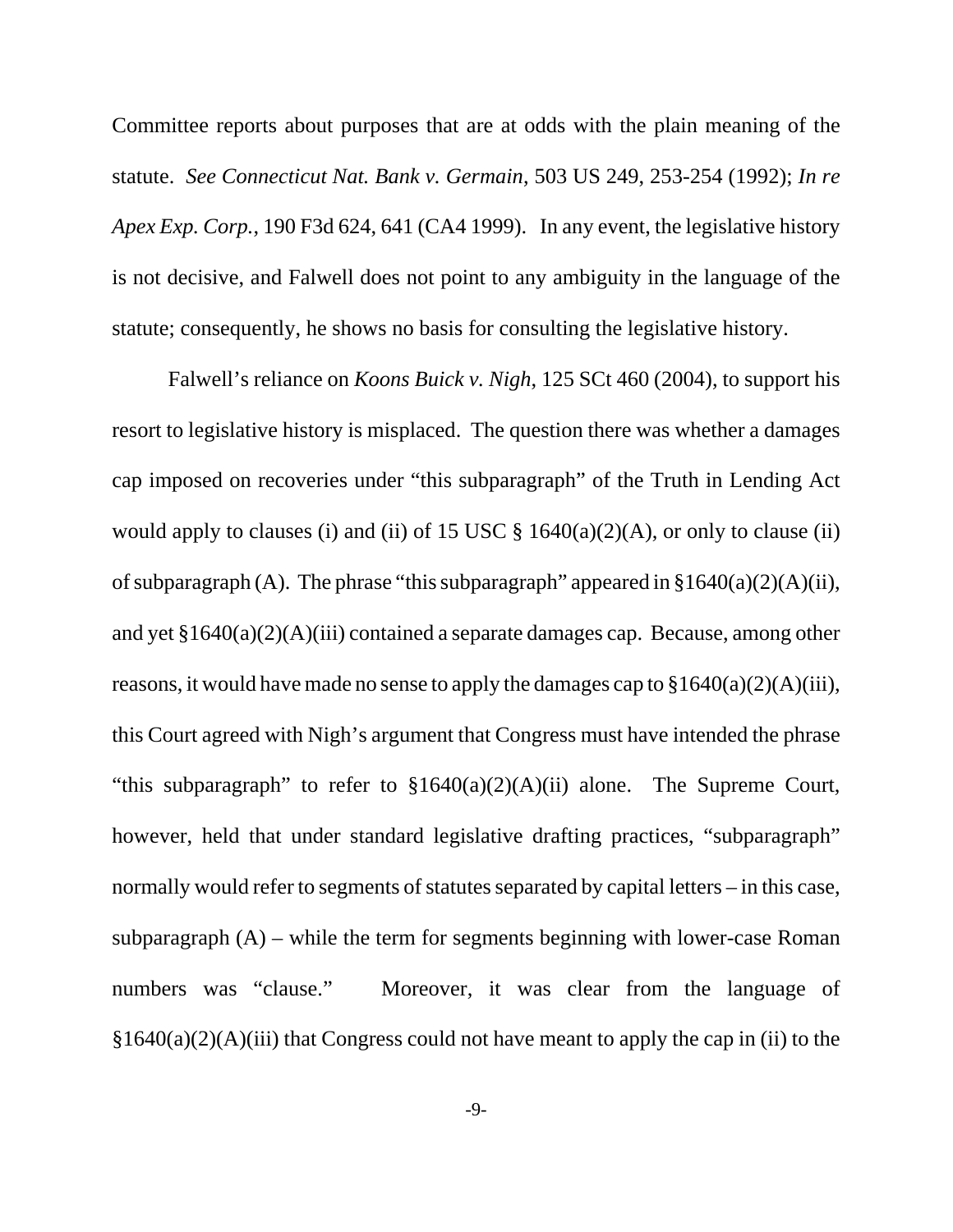liability set forth in **that part** of the subparagraph. Accordingly, some members of

the Court deemed it proper to turn to legislative history and other construction aids to

determine whether the cap would apply to both clause (i) and clause (ii) of

subparagraph (A), or only to clause (ii).

Far from supporting Falwell's position on the meaning of section  $43(c)(4)$ ,

*Koons* supports Lamparello's argument. As the Supreme Court explained,

 Congress ordinarily adheres to a hierarchical scheme in subdividing statutory sections. See L. Filson, The Legislative Drafter's Desk Reference 222 (1992) (hereinafter Desk Reference). This hierarchy is set forth in drafting manuals prepared by the legislative counsel's offices in the House and the Senate. The House manual provides:

"To the maximum extent practicable, a section should be broken into-- "(A) subsections (starting with (a)); "(B) paragraphs (starting with (1)); "(C) subparagraphs (starting with  $(A)$ ); "(D) clauses (starting with (i)) ...." House Legislative Counsel's Manual on Drafting Style, HLC No. 104-1, p. 24 (1995).

The Senate manual similarly provides:

"A section is subdivided and indented as follows: "(a) SUBSECTION.-- "(1) PARAGRAPH.-- "(A) SUBPARAGRAPH.-- "(i) CLAUSE.--" Senate Office of the Legislative Counsel, Legislative Drafting Manual 10 (1997).

125 SCt at 467.

Both *Koons* and the drafting manuals on which it relies firmly support Lamparello's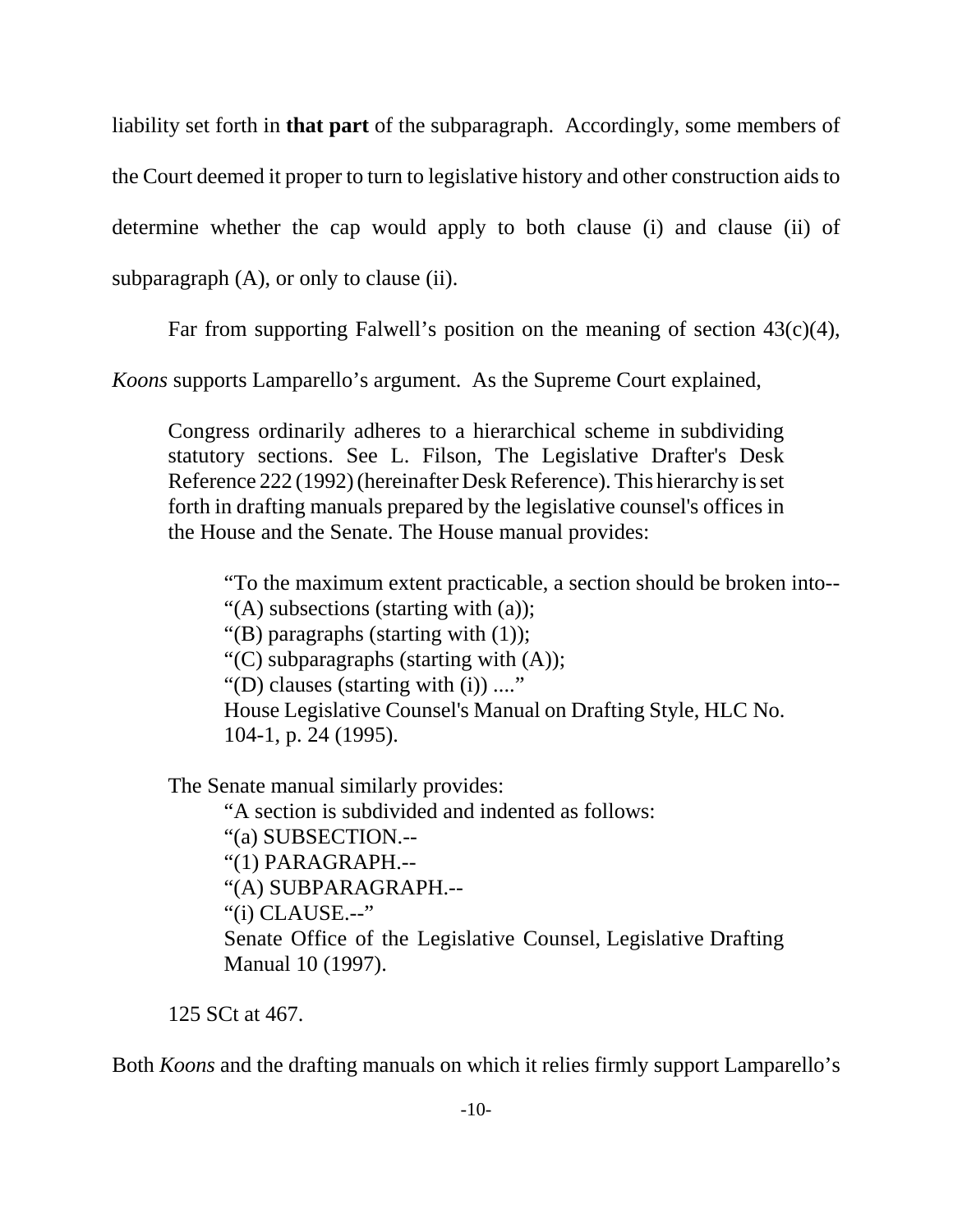argument that when section  $43(c)(4)$  states that its three exceptions apply to "this section," it is extending those exceptions to all of section 43, and not to just subsection (c).

Moreover, the *Koons* Court relied not just on the common meaning of "subparagraph," but on the relatively consistent way in which TILA uses that term to refer to subdivisions of the statute beginning with a capital letter in parentheses. Similarly, as described in Lamparello's opening brief, at 23-24, throughout section 43, the Lanham Act consistently uses the term "section" when referring to §43, and "subsection" when referring to §43(a) or 43(c). S*ee also* section 43(d)(1)(A) (extending reach of the ACPA to "a personal mark which is protected as a mark under this section," which can only refer to the protections extended by §43(a)). *Koons* thus squarely supports Lamparello's analysis of the statutory language and shows that the language unambiguously extends the "noncommercial" use and fair use exceptions to all subsections of §43.

Moreover, because the fair use defense in §33(b)(4), 15 USC §1115(b)(4), applies by its terms only to the cause of action for infringement of registered marks under §32, there would be no fair use exception to claims of infringement of unregistered marks unless the section  $43(c)(4)$  exceptions apply to all of section 43. And, indeed, one of the cases on which Falwell relies to support its position on "use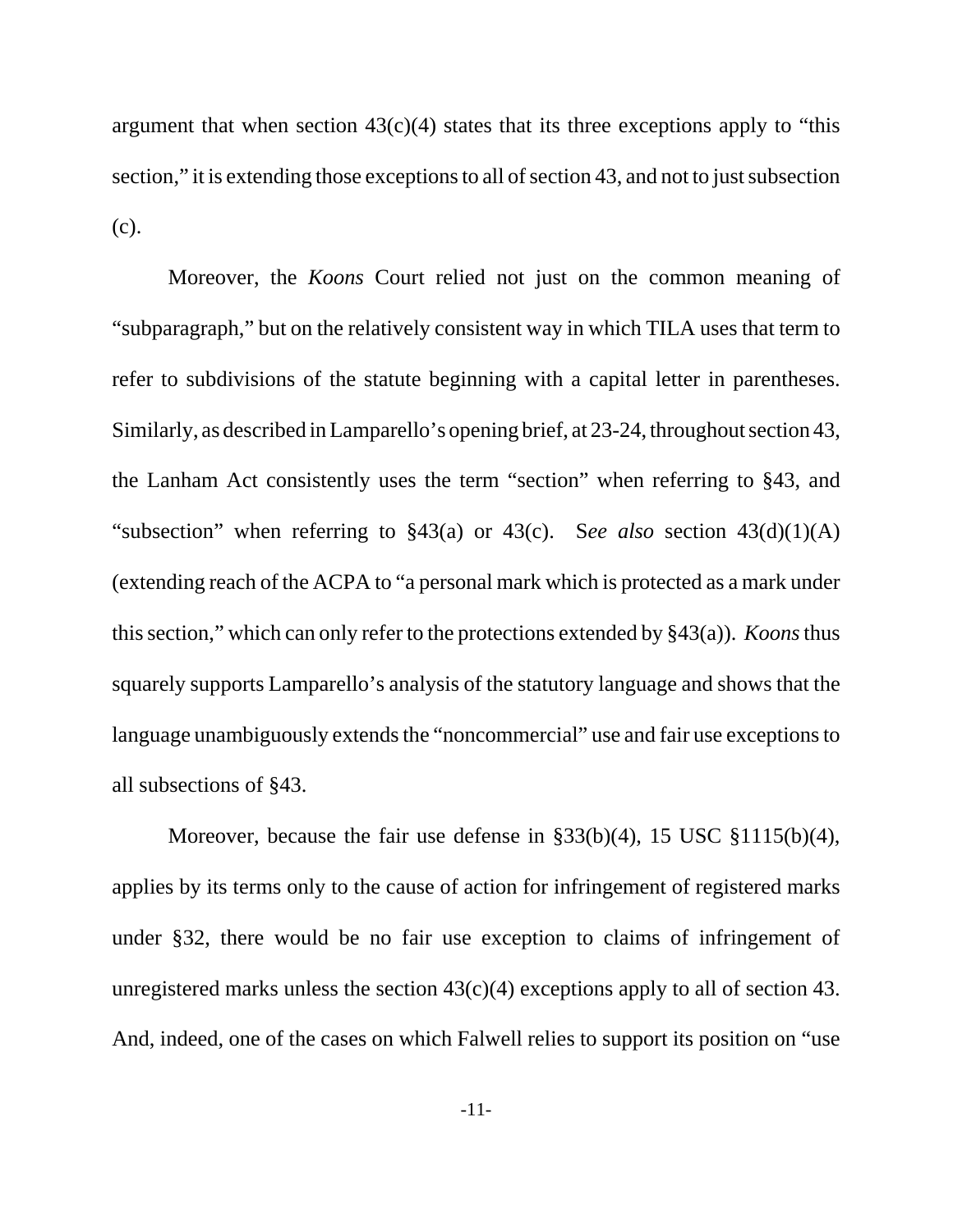in commerce" under section 32 holds that section 43(a) claims are limited to commercial uses of trademarks because section  $43(c)(4)(B)$  applies to all of section 43. *Planned Parenthood v. Bucci*, 1997 WL 133313 (SDNY) at \*7, *aff'd mem.,* 152 F3d 920 (CA2 1998), *cited with approval, OBH v. Spotlight Magazine,* 86 FSupp2d 176, 196-197 (WDNY 2000).

Falwell correctly notes that section  $43(c)(4)$  was enacted as part of section 43(c), which was added to provide a federal cause of action for dilution of truly famous trademarks. However, nothing in the legislative history shows an intention to limit the impact of the section  $43(c)(4)$  exceptions to dilution, or to avoid the application of this paragraph (4) to other subsections of section 43. Nor has Falwell not identified any ambiguity in the statute that warrants a resort to legislative history to discern Congress' "real" intent.

Similarly, the text of the Lanham Act neither confines the definition of "use in commerce" to the registration provisions of the Lanham Act, nor bars its application to the cause of action for infringement.<sup>1</sup> Falwell does not deny that the normal rule of construction, repeatedly invoked by the Supreme Court and this Court, requires that

<sup>1</sup> In addition to cases cited on this point in Lamparello's opening brief, *see Karl Storz Endoscopy America v. Surgical Technologies*, 285 F3d 848, 855 (CA9 2002); *Machinists v. Winship Green Nursing Center*, 103 F3d 196, 209-210 (CA1 1996)(concurring opinion); and *WHS Entertainment Ventures v. Paperworkers*, 997 FSupp 946, 949 (MDTenn1998)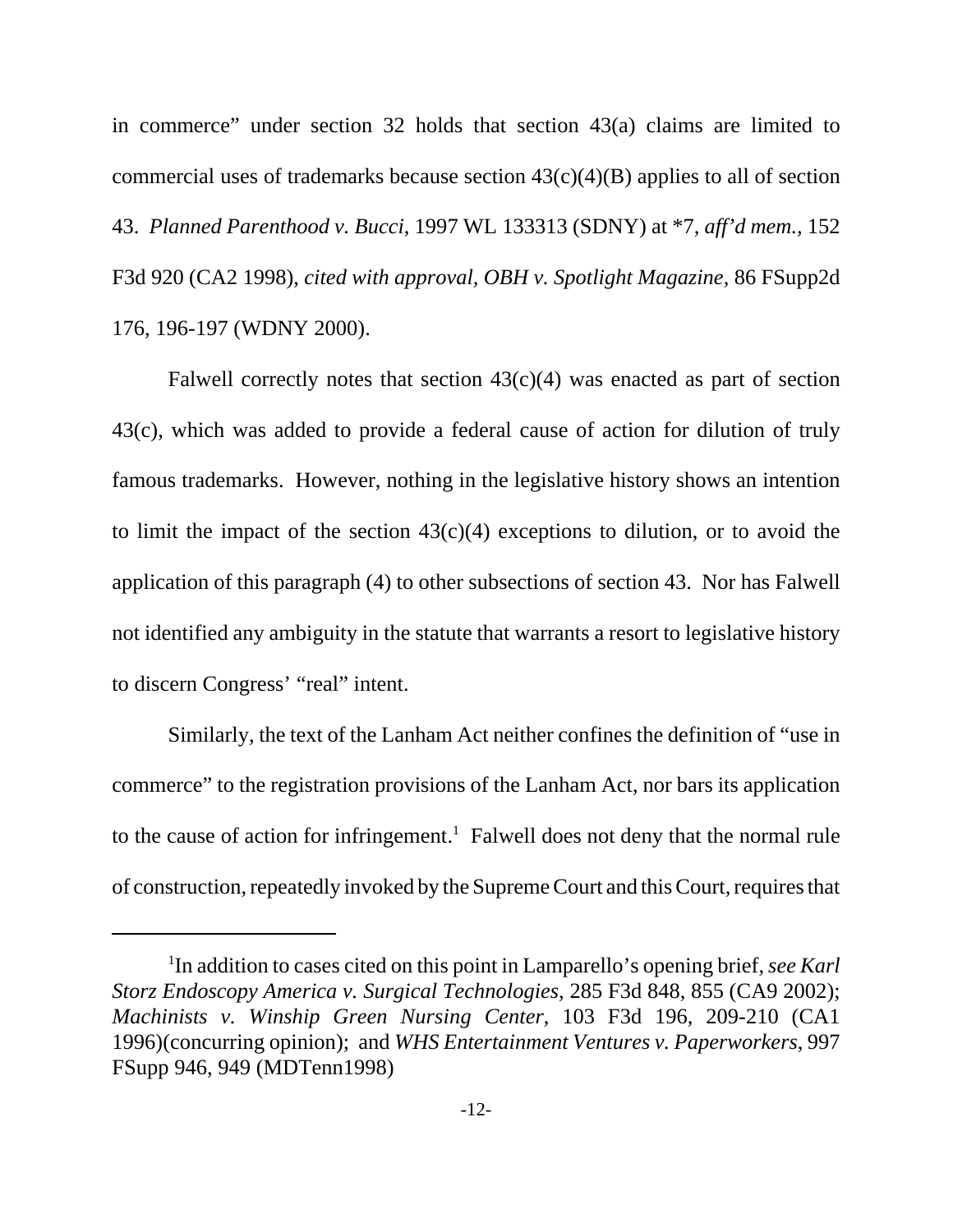when the same word or phrase is used in different parts of the statute, it is presumed that they have the same meaning. However, after filing his brief, Falwell submitted a Rule 28(j) letter citing an unusual case in which the Supreme Court was willing to accord different implications to the phrase "substantial evidence." *Steadman v. SEC*, 450 US 91, 100 (1981). The statute at issue there did not define the term in question. By contrast, Lanham Act §45 defines "use in commerce" to require use "in the ordinary course of trade," and §45 expressly comprehends "the construction of this chapter," *i.e.*, Chapter 22 of Title 15. Other definitional provisions in the Lanham Act are limited to a particular "subchapter," *see* Lanham Act §60, 15 USC §1141, or even a single subsection or paragraph. *E.g.,* Lanham Act §§34(d)(1)(B), 32(2)(E). Congress thus knew how to confine the application of a definition to a particular segment of the Lanham Act, and its decision to apply the definition of "use in commerce" to the entire Act commands this Court's respect. Confining the definition to subchapter 1 of the Lanham Act, which contains the registration provisions, would thus violate the plain language of the statute. Although Falwell cites a sentence in a Senate Committee Report stating that any type of use would be considered in infringement actions, a "buried reference in a legislative report," indicating the view of some members of Congress about the manner in which the definition would be applied, cannot override the plain language of the Act. *Rosmer v. Pfizer*, 263 F3d 110,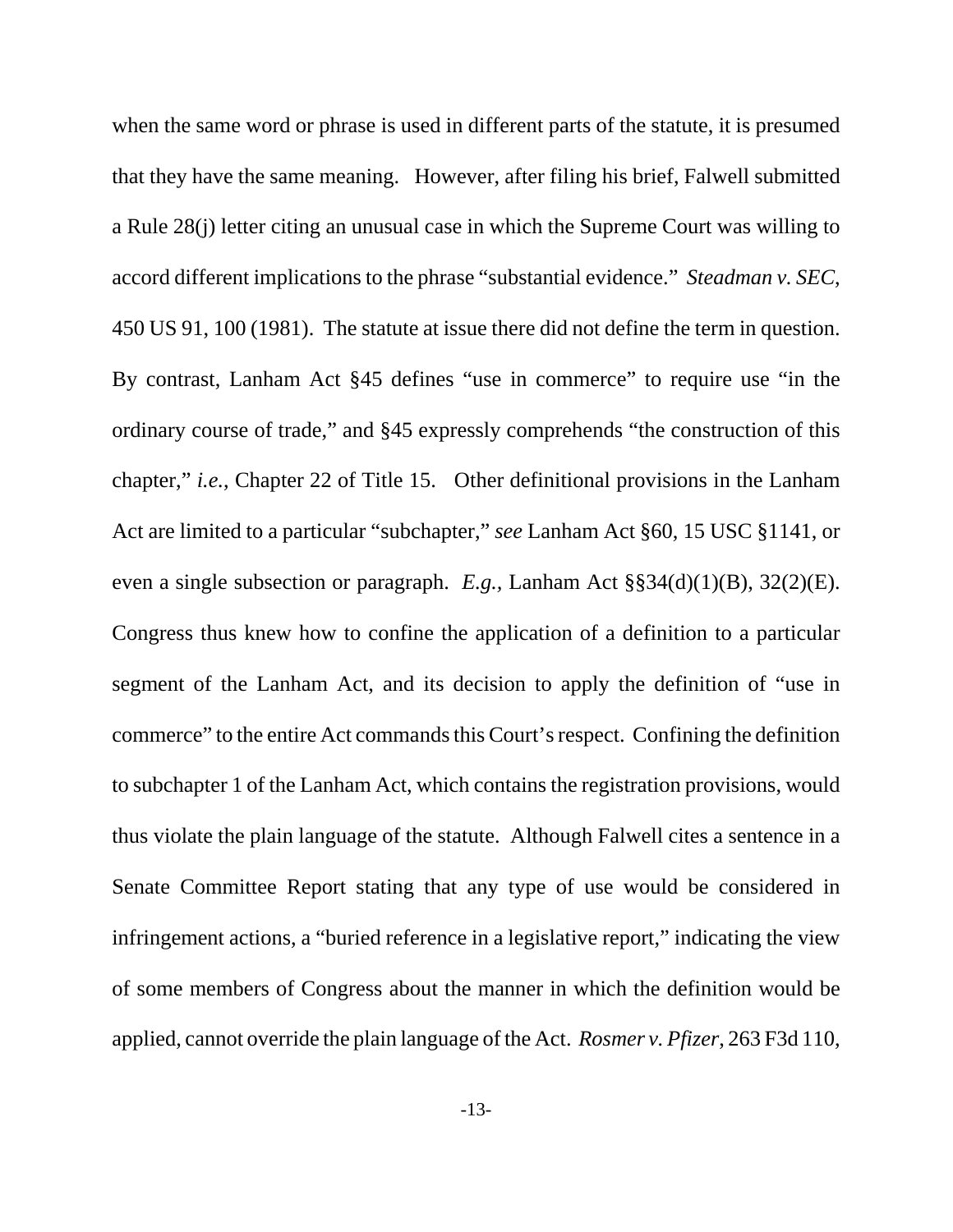117-118 (CA4 2001); *In re Apex Exp. Corp.*, 190 F3d 624, 641 (CA4 1999); *Trustees of Chicago Truck Drivers Pension Plan v. Leaseway Transp Corp.*, 76 F3d 824, 830 (CA7 1996).

Falwell finally argues that, because section  $43(c)(4)$  expressly excludes noncommercial uses, "use in commerce" could not possibly limit the reach of the cause of action for trademark infringement. However, redundancies do occur across statutes, including intellectual property statutes. *JEM AG Supply v. Pioneer Hi-Bred Int'l*, 534 US 124, 144 (2001); *Connecticut Nat'l Bank v. Germain*, 503 US 249, 253 (1992). What the history of the Lanham Act reflects is that each time Congress has considered amendments in the 1980's and 1990's, it has incorporated exceptions for non-commercial uses or limitations to commercial uses, precisely because members of Congress have recognized the constitutional issues that would be posed if the Lanham Act were to extend to prohibit purely noncommercial speech. LampBr24.

Falwell also invokes several cases supposedly holding that the Lanham Act extends to purely noncommercial conduct. Many of those cases do not even discuss the statutory provisions on which Lamparello has relied. For example, Lamparello's opening brief explained that *PETA v Doughney*, 263 F3d 359 (CA4 2001), did not discuss "use in commerce," and involved commercial use of the mark because the defendant was trying to sell the domain name. Falwell blithely ignores these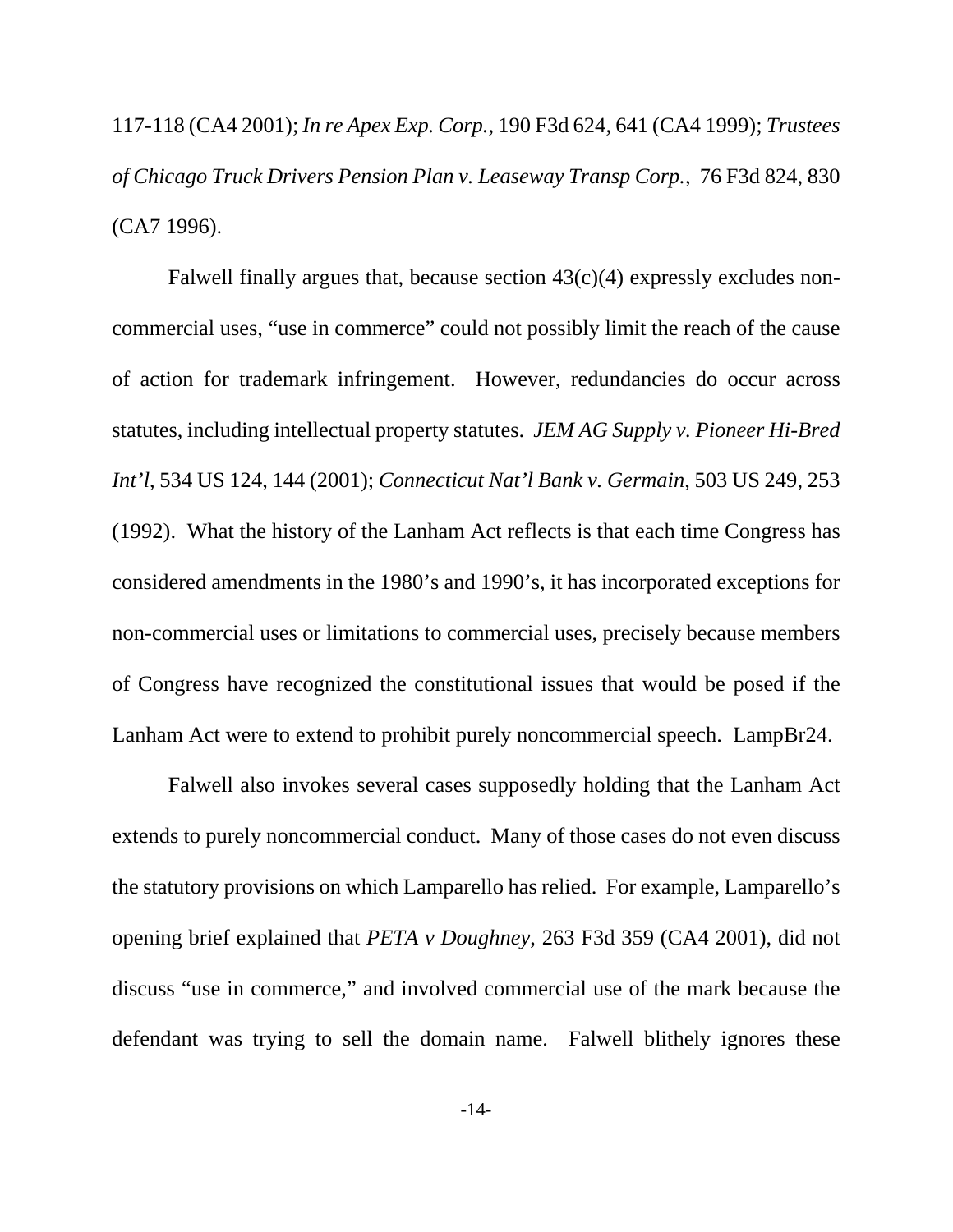distinctions in citing *PETA*, as well as other "extortion to sell the name" cases such as *E&J Gallo Windery v. Spider Webs*, 286 F3d 270 (CA5 2002). Indeed, Falwell ignores the fact that the very same court that decided *Gallo* has since distinguished that decision from cases involving pure gripe sites. *TMI v. Maxwell*, 368 F3d 433 (CA5 2004).

Other cases cited by Falwell to support its position on non-commercial use involved plainly commercial enterprises. *Steele v. Bulova Watch Co.*, 344 US 280 (1952) (company used American parts to make watches in Mexico); *Planetary Motion v. Techsplosion*, 261 F3d 1188 (CA11 2001) (commercial software developer released software without initial charge to increase his business). Equally important, Falwell never confronts the pervasive assumption in this Court's Lanham Act cases, and this Court's formulation of the *Pizzeria Uno* factors, not to speak of the numerous cases cited by amici, showing that the Lanham Act is directed at **commercial** exploitation of the goodwill developed in trademarks. LampBr22.

Finally, Falwell's statutory construction argument fails to come to grips with the **constitutional** reasons why a commercial connection is so crucial to the Lanham Act. As Lamparello's opening brief explained, in the course of amending the Lanham Act in the 1980's and 1990's, members of Congress repeatedly acknowledged the potential for conflict between the Lanham Act and the First Amendment if the Act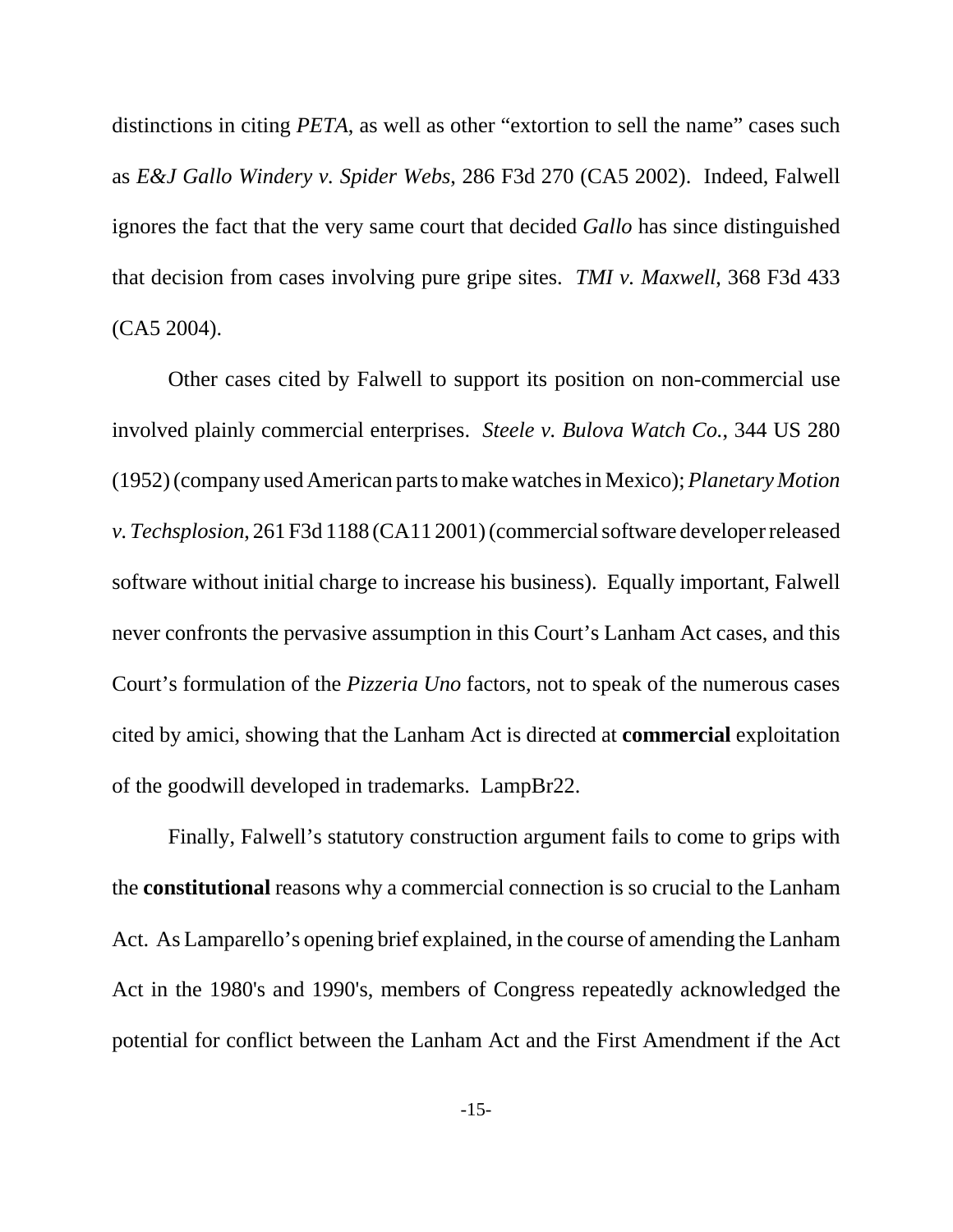were not confined to commercial speech. LampBr24. Falwell never responds to this argument, although he does take issue with the contention that application of the Lanham Act to domain names implicates the First Amendment, an issue addressed *infra* at Section C. Similarly, the Commerce Clause extends Congress' authority only to commercial activity or to "economic endeavor" that has a substantial impact on commerce. LampBr18-19. Falwell also never explains how, if the Lanham Act applies to purely noncommercial discussions about a religious figure's views about homosexuality, which by stipulation had no measurable impact on the number of persons who visited that individual's website and thus on the plaintiffs' business operations, Congress' Commerce Power could be implicated.

#### **2. Lamparello's Website Is Entirely Noncommercial.**

Lamparello's web site is non-commercial. Nevertheless, Falwell argues that the fact that, at one time, Lamparello's website contained a link to a commercial site where a book about biblical interpretation could be bought, renders the site forever commercial. Yet the mere presence of such a link, buried deep within Lamparello's site, does not render commercial Lamparello's use of Falwell's trademark in his domain name. It is, after all, undisputed that Lamparello received no payment for the link, and had no connnection to the author. Falwell makes no effort to distinguish the two cases on which Lamparello relied in his opening brief, at 25, to support the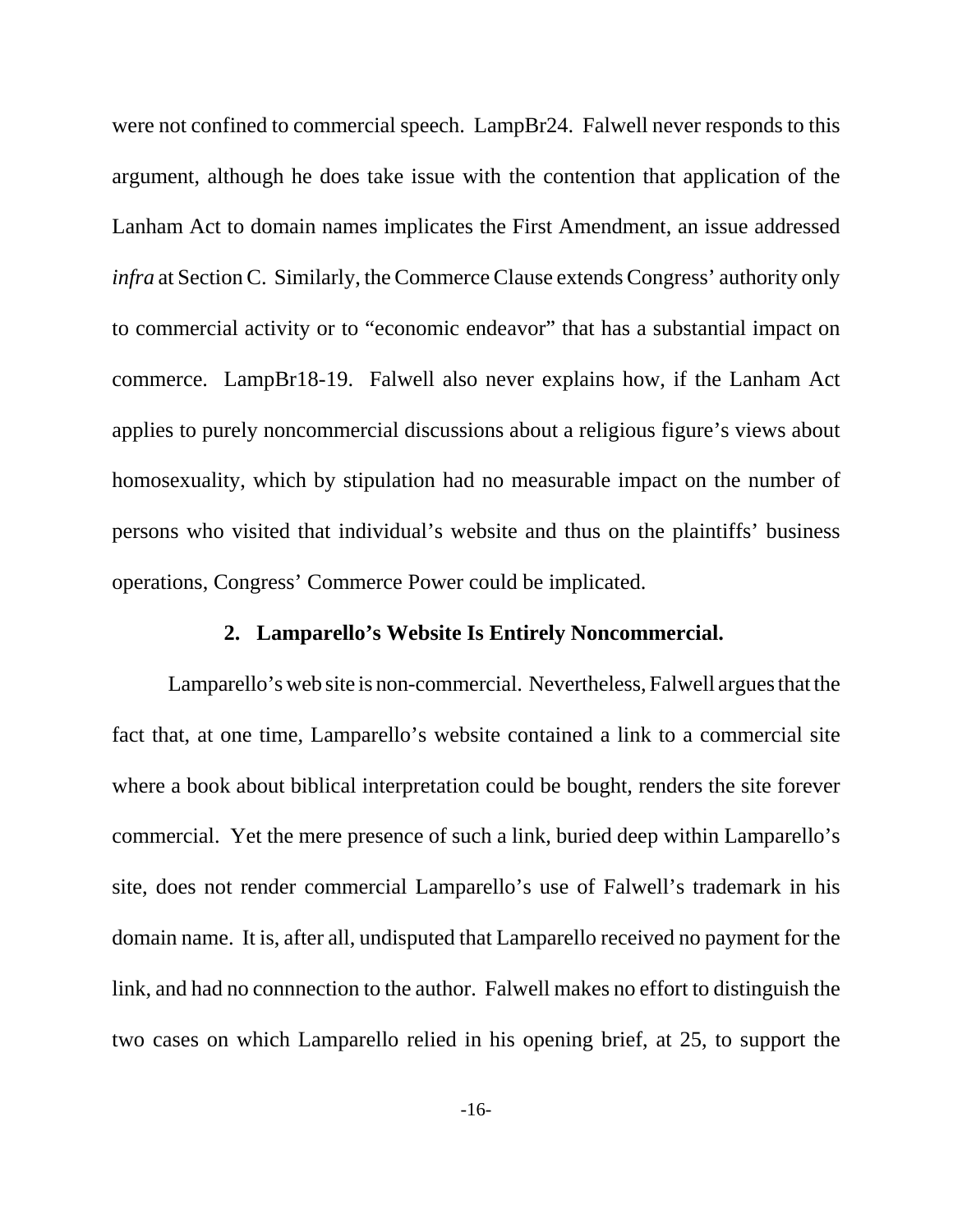proposition that unpaid links do not make sites commercial. *See also Harrison v. Microfinancial*, 2005 WL 435255 (DMass, February 24, 2005) (unpaid links to law firms did not make site commercial); *Northland Ins. Co. v. Blaylock*, 115 FSupp2d 1108, 1114 (DMinn 2000) (same).

Instead, Falwell cites cases in which the purpose of the underlying website was to induce readers to buy certain merchandise, or at least to direct readers to websites purveying commercial products that were anathema to the trademark holder. *E.g., Planned Parenthood v. Bucci*, 1997 WL 133313 (SDNY) (selling anti-abortion book); *Jews for Jesus v. Brodsky*, 993 FSupp 282 (DNJ 1998) (selling Judaica). Given that the **purpose** of the non-commercial use exception is to avoid the application of the Lanham Act to noncommercial speech, the application of the Lanham Act to bar use of a trademark on a website that simply links to a commercial site is inconsistent with this purpose. In any event, even if the link to the book-selling page were deemed an impermissible commercial use, Falwell does not explain why the elimination of the link in 2001, more than three years before this litigation began, was not a sufficient reason to deny any injunctive relief or, at the most, to enter a limited injunction barring any restoration of such links.

Similarly inconsistent with the purpose of the noncommercial use exception is Falwell's argument that a use becomes commercial whenever it interferes with the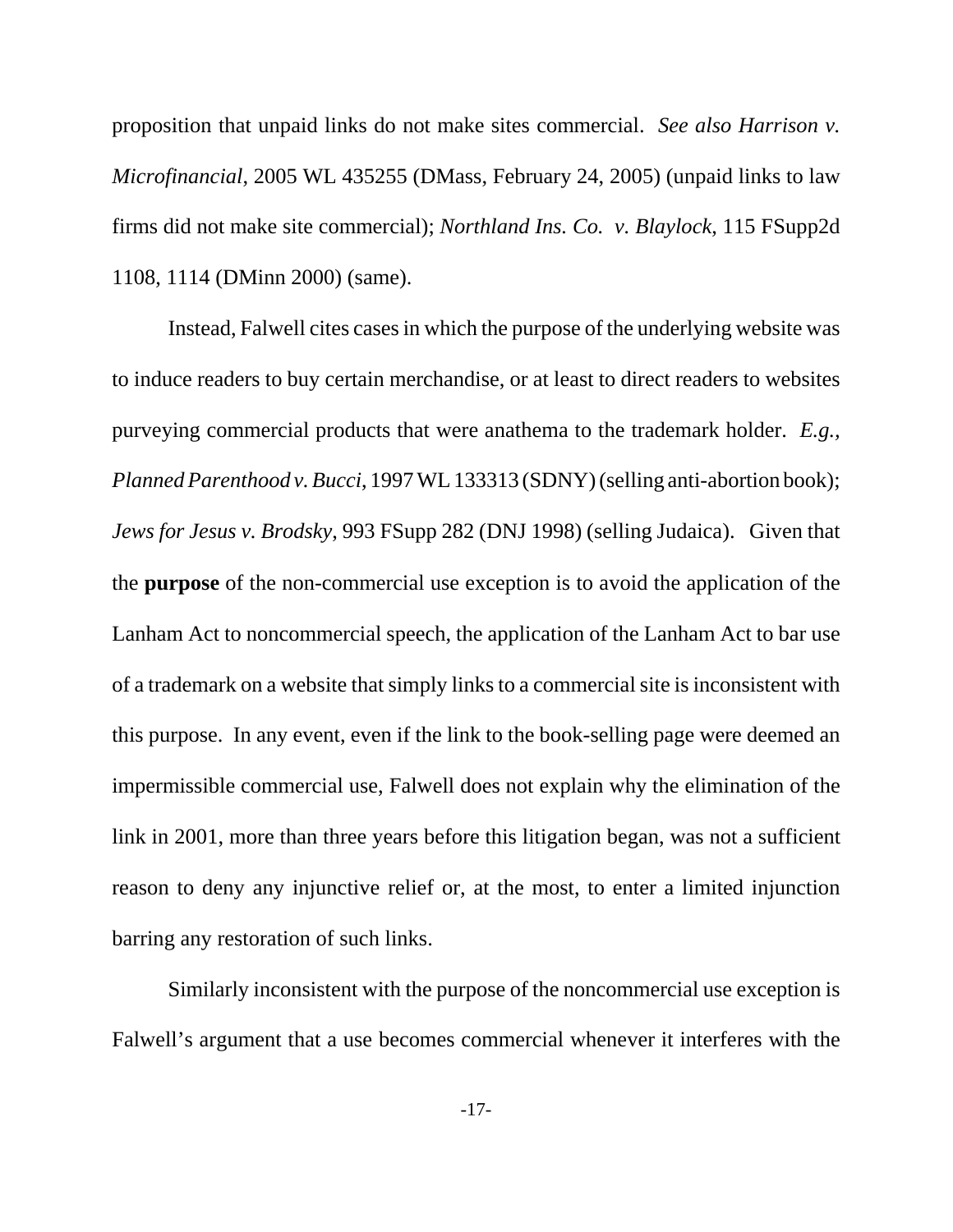trademark holder's business by intercepting potential visitors to the markholder's website. This Court held in *CPC Int'l v. Skippy*, 214 F3d 456 (CA4 2000), that criticism of a business does not make speech commercial. Lamparello's opening brief cited *Skippy* for that proposition, but Falwell ignores the case in its discussion of commercial use. Instead, Falwell relies on *PETA.* However, that decision's discussion of the impact of the defendant's website was not devoted to proving that the use met the statutory definition of "use in commerce," but just showing that the use was "in connection with goods and services." 263 F3d at 919. Likewise, Falwell does not explain why *PETA*'s discussion of impact on access to the markholder's website has any relevance here, in light of the stipulation that Lamparello's use of the domain name had "no measurable impact" on the number of visitors to Falwell's website. In short, there is no basis for finding Lamparello's website commercial. Consequently, the judgment should be reversed.<sup>2</sup>

<sup>2</sup> Even on the grounds stated by *PETA* for finding the activity of the defendant there to have been "in connection with the sale of goods and services," this case is distinguishable. Lamparello's website does not make any statements about the goods or services that Falwell sells on his own website or through the commercial aspects of his ministry. Nor is Lamparello's website devoted to inducing his viewers to buy commercial products that Falwell deplores. *Compare PETA*, 263 F3d at 918. Doughney's home page prominently displayed numerous links to a series of commercial enterprises, including butchers, furriers, tanners, taxidermists, and other businesses that PETA opposes. The Court can compare fallwell.com to Doughney's home page because, as recited in *PETA*, the page was (and still is) accessible at www.mtd.com/tasty. Here, Lamparello's website is directed solely to discussing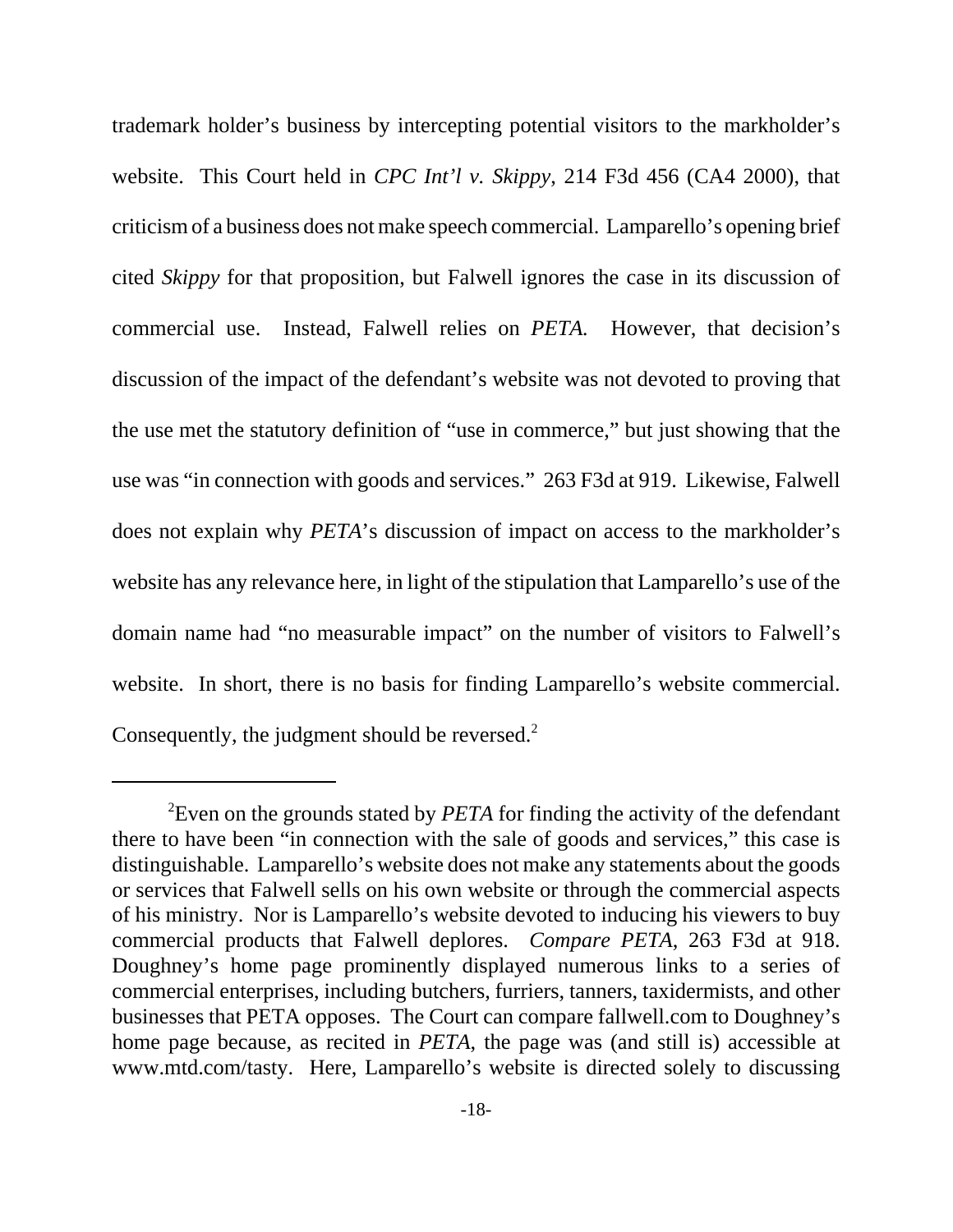#### **C. The Injunction Infringes Lamparello's First Amendment Rights.**

Lamparello's opening brief argued both that the injunction against the use of Falwell's name on his website or in his domain name infringed his First Amendment rights, and that this conflict with the First Amendment supports a narrow construction of the Lanham Act to avoid the need to consider constitutional issues. Falwell's brief responds by acknowledging that the injunction is overbroad insofar as it applies to uses of Falwell's name in the text of the website but argues that, once the injunction is narrowed to apply only to Lamparello's domain name, it would not violate the First Amendment for two reasons. First, he argues that domain names do not constitute "speech" and hence enjoy no First Amendment protection; second, he argues that the trademark laws are content-neutral and hence do not implicate First Amendment protections. Neither argument is sound.

First, although Falwell argues that domain names are not speech, it is precisely because of their expressive content that Falwell objects to them. If an Internet address were simply IP numbers, it could plausibly be contended that they were not speech. However, domain names exist to provide "memorable identifiers" to help Internet

Falwell's religious views. Even the page which, at one time, recommended a particular book, was buried deep within Lamparello's website, and was not accessed by name-guessing the allegedly infringing domain name. The relationship between the two sites and "the sale of goods and services" could not be more different.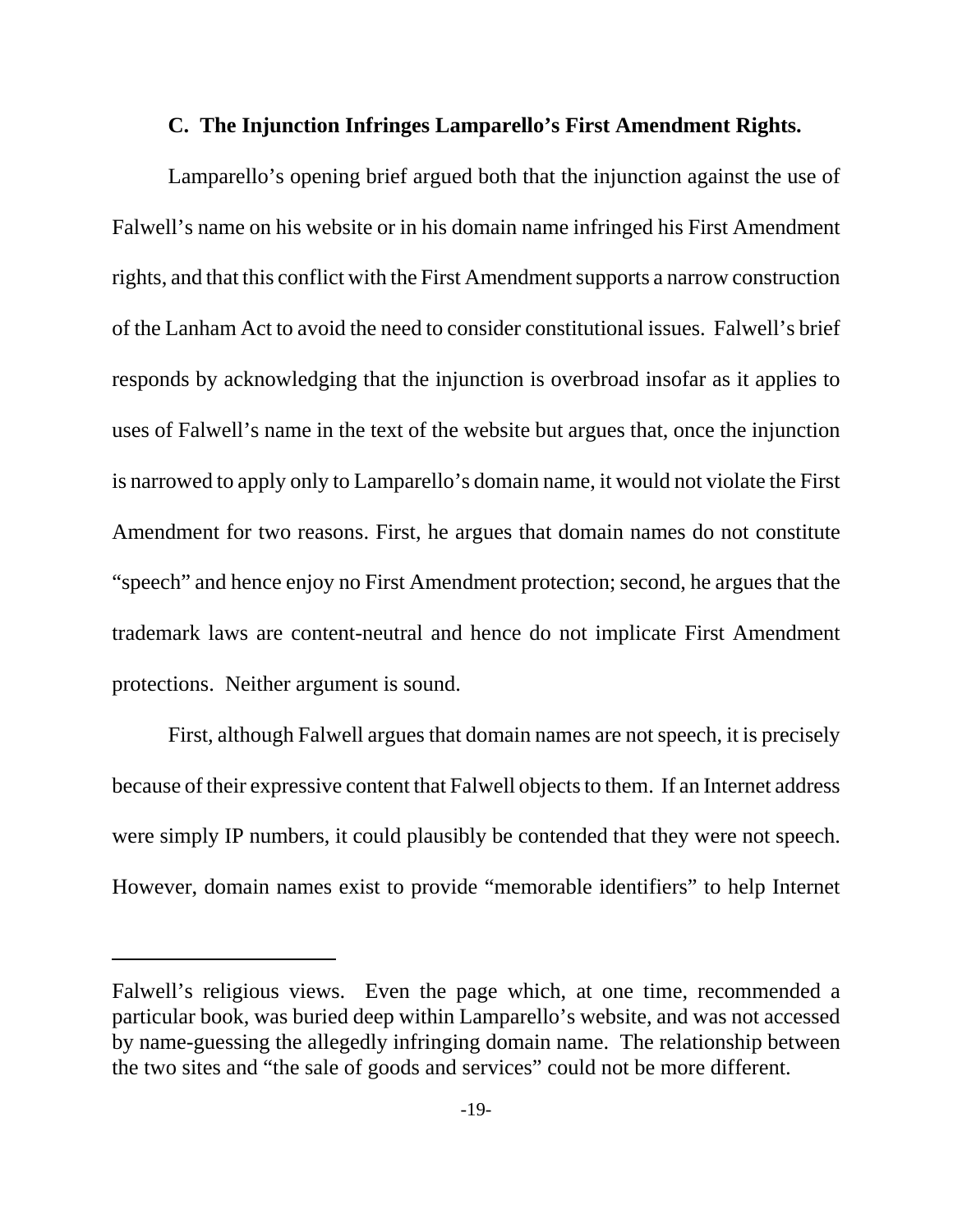users identify websites in which they are interested. JA82-83. By the same token, Lamparello's use of Falwell's name in his domain name serves to communicate to web users that his site contains information about that individual, and hence enjoys First Amendment protection. Falwell claims that he is willing to have Lamparello criticize him so long as Lamparello does not use Falwell's name to call attention to the content of the website. Such attempts to reduce the effectiveness of Lamparello's criticisms plainly implicate his free speech rights.

To be sure, Falwell claims that domain names necessarily designate the source of a website, while Lamparello argues that they designate content; this debate is addressed in section III(A) of Lamparello's opening brief, and *infra* at 27-36. But even if domain names designate source, the use of trademarks by commercial enterprises in their source-denoting sense is expression within the ambit of First Amendment protection, albeit the lesser protection afforded to commercial speech. *E.g.*, *Bad Frog Brewery v. New York Liquor Authority*, 134 F3d 87, 94-97 (CA2 1998); *Sambo's Restaurants v. Ann Arbor,* 663 F2d 686, 694 (CA6 1981). Similarly, a firm's choice of a trade name implicates the protections of the First Amendment. *Friedman v. Rogers*, 440 US 1 (1979). Even if the Court agreed with Falwell's argument based on the *Brookfield* analogy that a domain name is like a roadside sign showing travelers on the information superhighway where a particular company's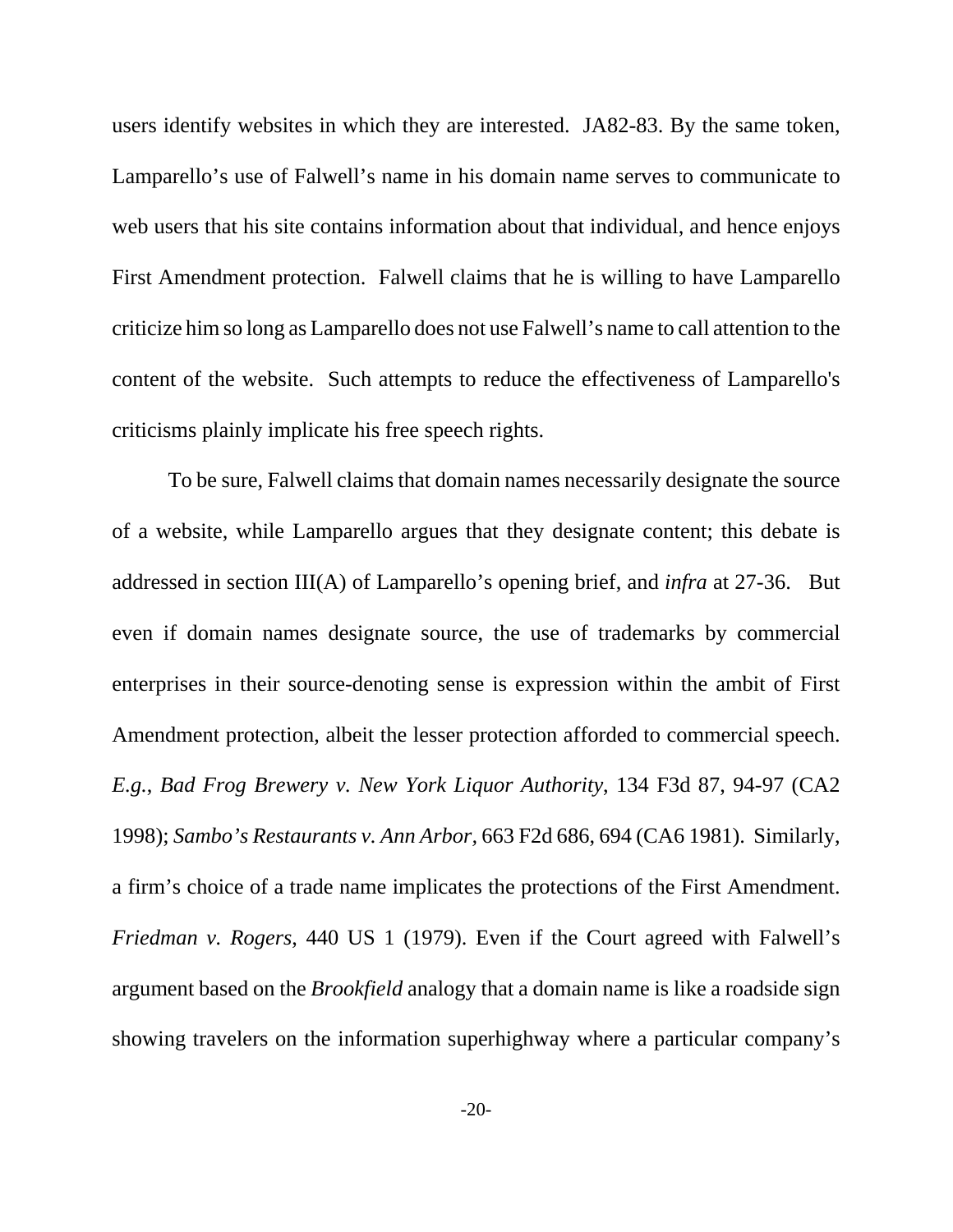business is located, the cases are legion in which the right to use a sign to call attention to the fact that a commercial transaction can be conducted at the premises has been deemed worthy of First Amendment protection, subject to a balancing test that considers the government's supervening interests. *Linmark Assocs. v. Willingboro Tp.*, 431 US 85 (1977); *see also Metromedia, Inc. v. City of San Diego*, 453 US 490 (1981). The right to use a sign to call attention to a noncommercial message is a fortiori from the commercial sign cases. *City of Ladue v. Gilleo*, 512 US 43 (1994).

Lamparello has also argued that a domain name is comparable to a book title, which tells prospective readers that the work is one that contains content in which they may be interested, and which courts have deemed protected against infringement by the trademark laws. *See* LampBr14, 30. This point further demonstrates that the expressive nature of domain names implicates First Amendment rights. Moreover, as amici ACLU observed, the First Amendment protects the right to choose a location for protest that will place the message before the speaker's intended audience. ACLU Brief at 12-13, *citing Galvin v. Hay*, 374 F3d 739 (CA9 2004). And the Second Circuit's decision in *Name.Space v. Network Solutions*, 202 F3d 573, 586 (2000), discussed in FalBr at 33-34, holds that domain names can be expressive and hence protected by the First Amendment when considered along with "the contents of the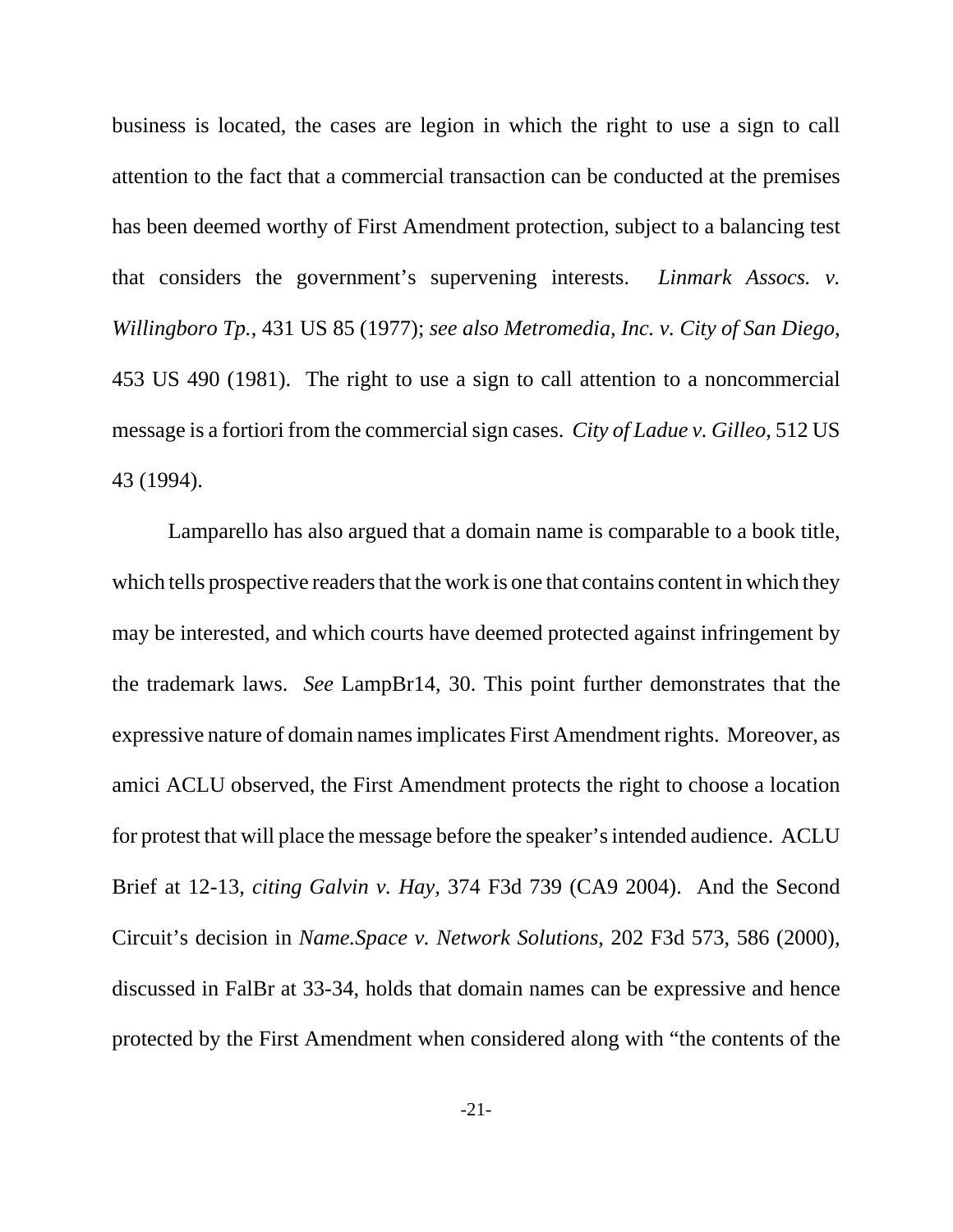website" they denominate and "the intentions of the registrant." That is precisely the context-specific analysis for which Lamparello argues in this case.

Moreover, Falwell is wrong to argue that injunctions issued pursuant to the Lanham Act do not implicate First Amendment protections because the Act is contentneutral. The Lanham Act does not create any absolute rule against use of trademarks regardless of the context and regardless of the content of the surrounding discussion. Trademark law is highly dependent on context, as even Falwell acknowledges. FalBr34. Thus, although one Second Circuit decision from the 1970's postulated that the Lanham Act is content-neutral and hence implicates no First Amendment rights, *see Dallas Cowboys Cheerleaders v. Pussycat Cinema*, 604 F2d 200 (CA2 1979), that case has been widely criticized. *E.g.*, *L.L. Bean, Inc. v. Drake Publishers, Inc.*, 811 F2d 26, 29 (CA1 1987); *Parks v. LaFace Records*, 329 F3d 437, 450 (CA6 2003) ("the Second Circuit all but retracted its Dallas Cowboys decision in *Rogers [v. Grimaldi]*"); *WHS Entertainment Ventures v. Paperworkers*, 997 FSupp 946, 953 (MDTenn1998) (questioning whether *Pussycat* is still good law). *Pussycat Cinema* is no longer good law even in the Second Circuit, where it has been confined closely to its facts – a case where the pornographic use of a trademark was enjoined. For example, *Silverman v. CBS*, 870 F2d 40, 48 & n5 (CA2 1989), cited by Falwell, expressly recognized that the Lanham Act must be carefully construed to avoid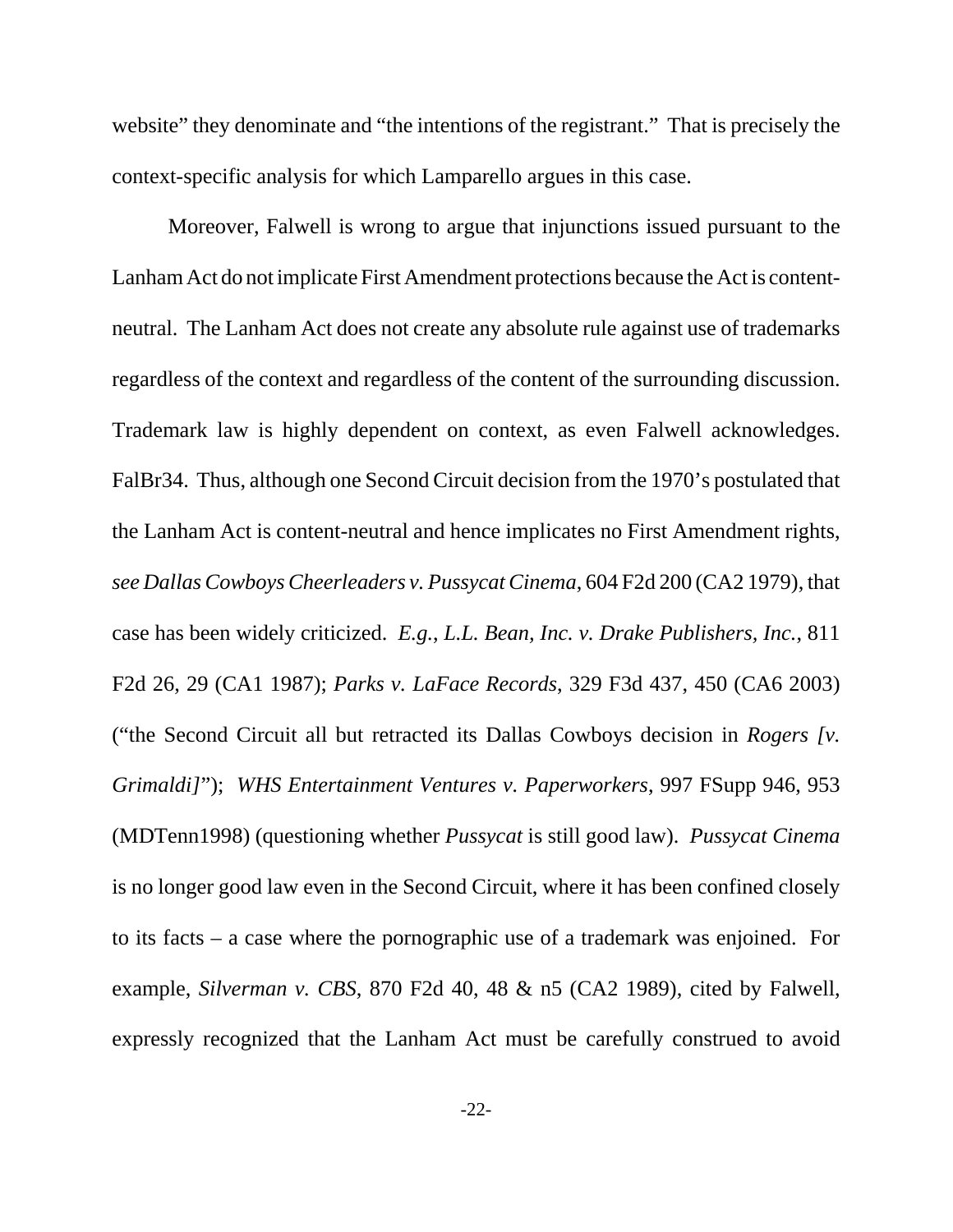infringing First Amendment rights, and distinguished *Pussycat Cinema* based on its pornographic context. Similarly, Falwell errs in characterizing the Ninth Circuit as embracing the *Pussycat* analysis; that Court has repeatedly ruled that First Amendment considerations limit the application of the Lanham Act. *E.g.*, *Mattel v. MCA Records*, 296 F3d 894, 902, 905 (CA9 2002). Indeed, this Court's decision in *CPC Int'l v. Skippy*, 214 F3d 456 (CA4 2000), which reversed on First Amendment grounds an injunction imposed pursuant to the Lanham Act, is flatly inconsistent with Falwell's argument that Lanham Act claims and Lanham Act injunctions are immune to First Amendment scrutiny because that Act is content neutral.

# **D. The Domain Name Does Not Cause An Actionable Likelihood of Confusion.**

In his opening brief, Lamparello argued that his use of the domain name "fallwell.com" is not actionable for three independent reasons – because a domain name may be used for a website that is about the trademark holder; because the *Pizzeria Uno* factors do not support a finding of likely confusion; and because the use of "Fallwell" to identify plaintiff as the subject of criticism is fair use. Falwell's brief completely ignores the fair use defense, and his responses to the other two arguments are faulty.

### **1. Trademarks May, as a Matter of Law, Be Used in**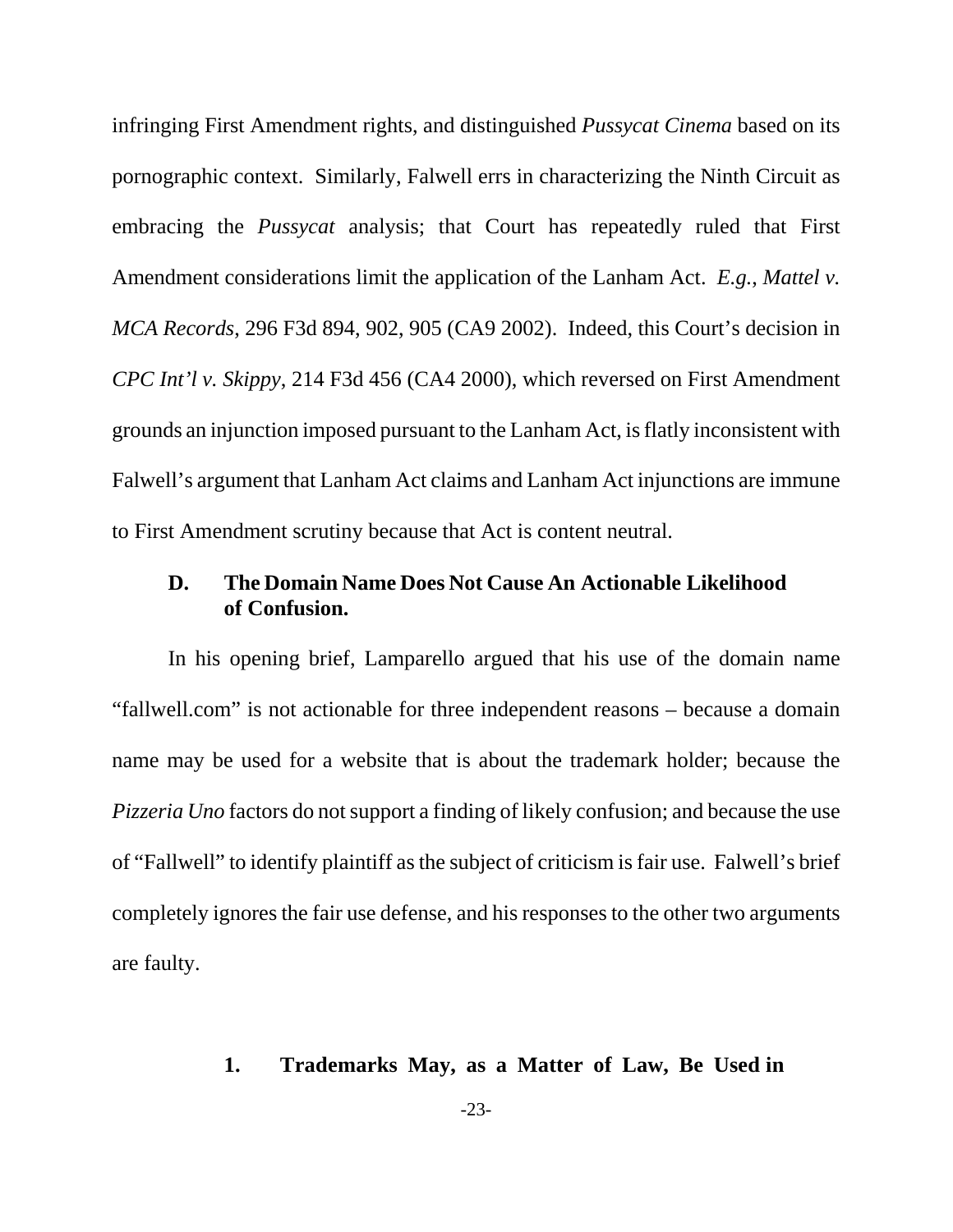# **Domain Names for Nonconfusing Websites That Are About the Trademark Holder.**

Falwell responds to the argument that trademarks may be used in domain names for gripe sites by denying that Lamparello's web site is about Falwell. Ignoring his own admission below that "[t]he sole purpose of Lamparello's web site is to express non-commercial opinions about Falwell and his religious and political views," JA116, 203, Falwell points to the list of links on the fallwell.com home page, which link to the internal pages of Lamparello's website, and notes that Falwell's name does not appear in several of the links. But the Court can examine the linked pages themselves, either online or on the CD that was placed in the record below and is provided at JA98, and determine that every one of these pages discusses Jerry Falwell, either by name (*e.g.*, the page linked from "Proof that fundamentalists selectively quote the Bible" is headlined "Bible verses that Dr. Falwell chooses to ignore . . ."), or by clear implication (*e.g.*, the page linked from "Does the Bible really call gays and lesbians 'immoral'?" contains such statements as "Bigoted people and preachers almost always follow the same path. They pick and choose the parts of the Bible that they want to believe, while ignoring the parts that they find inconvenient."). Falwell may not want to see himself as the subject of these remarks, but the relevance to Falwell is clear. Similarly, although Falwell argues that two additional pages, added to the website since Judge Hilton ruled, are not "about" Falwell, both are directly addressed to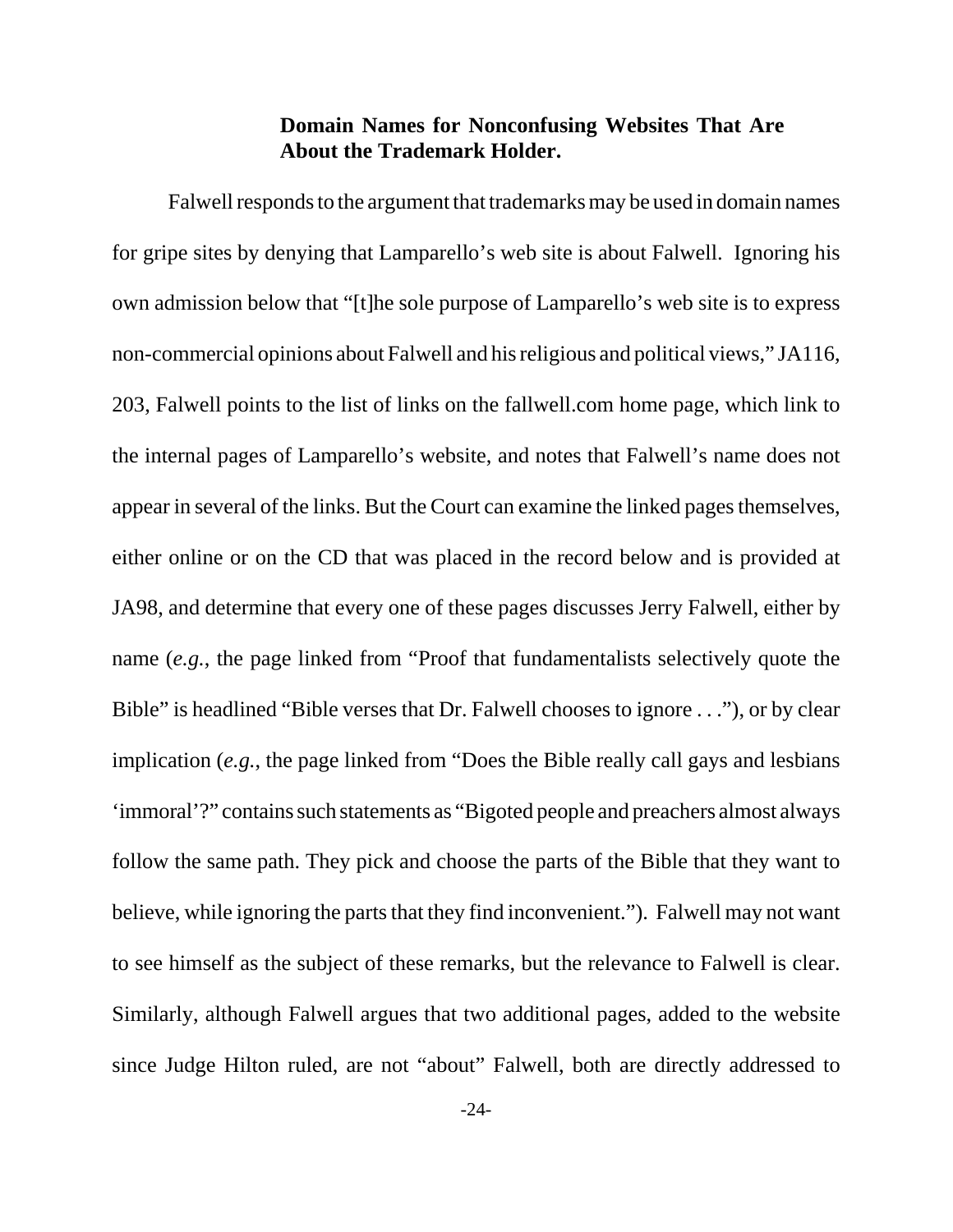Falwell. The "Lawsuit information" page, as Falwell states, is "a short treatise critical of Judge Hilton and Dr. Falwell," FalBr6; the "How to Be Saved" page attacks Falwell without using his name, by making such statements as "A lot of people think that being a Christian means becoming a right-wing conservative. Nothing could be further from the truth. . . . It doesn't mean that you'll have to put down different religions." Again, Falwell may not want to see himself in these comments, but they are plainly directed at him.3

Falwell also quotes from Professor McCarthy's treatise, and cites the Eighth Circuit's decision in *Coca-Cola Co. v. Purdy*, 382 F3d 774 (2004). Falwell simply ignores, however, the many decisions cited in Lamparello's opening brief, at 31-33, that have upheld the use of domain names using trademarks for websites that are about trademark holders or their products. Falwell attempts to distinguish *Taubman v. WebFeats*, 319 F3d 770 (CA6 2003), by pointing to that court's discussion of the domain name taubmansucks.com, simply failing to acknowledge that the Sixth Circuit **also** upheld the domain name shopsatwillowbend.com for a website about a shopping

<sup>&</sup>lt;sup>3</sup>Although Falwell attaches a version of Lamparello's home page to his brief, the page is printed without the URL and date which most browsers will place on the printed page, unless that default setting is deliberately turned off. The Court can visit Lamparello's website online and see that the "How to be saved" link is maintained near the bottom of the page. This version of the page is not on the CD in the record because that CD was created during the summary judgment proceedings below.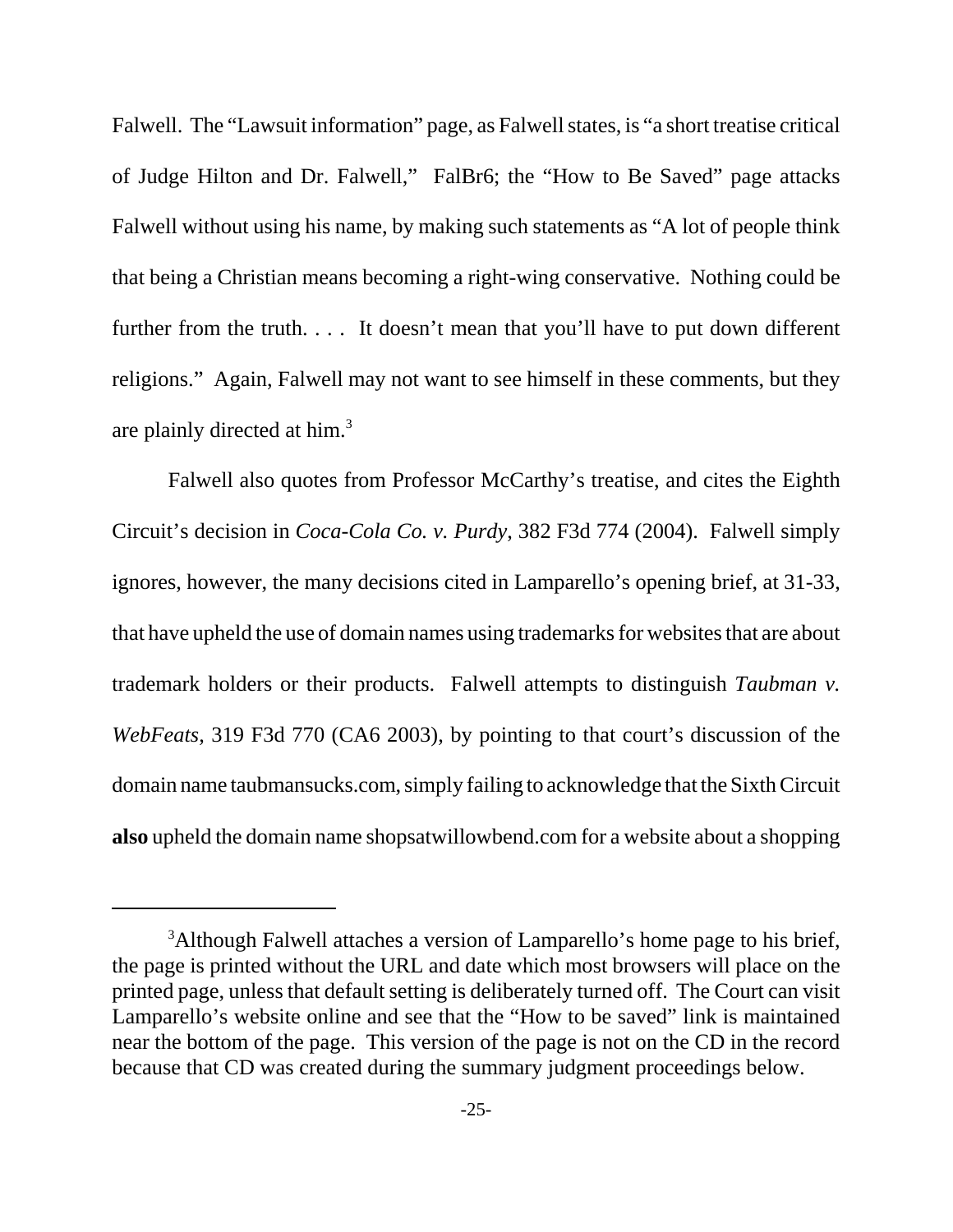mall named "The Shops at Willow Bend." Ignoring such decisions will not make them go away; the trend in decisions is in favor of allowing such domain names in that context, at least when the underlying page is does not confusingly imply that is is sponsored by the trademark owner.<sup>4</sup>

Nor does the Eighth Circuit's decision in *Purdy* support Falwell here. Purdy used the trademarks of several prominent companies as domain names that pointed to a single website that was **not** about the markholders, but simply displayed graphic pictures of fetuses, proclaimed Purdy's anti-abortion views, and sought to sell antiabortion merchandise and solicit donations. After these uses were challenged, the defendant registered many similar names, 382 F3d at 780, and transferred some names overseas in an effort to avoid the court's authority. *Id.* 781. Indeed, Purdy had previously been enjoined from cybersquatting. *Id.* 788. The court distinguished *TMI* and *Lucas Nursery* in affirming the injunction, *id.* 786-787, precisely because, in those

<sup>&</sup>lt;sup>4</sup>Although Professor McCarthy is a respected scholar, his analyses of issues on the frontiers of trademark law have tended to be more favorable to trademark holders than the Supreme Court. For example, Professor McCarthy's position that likelihood of dilution was sufficient, *Westchester Media Co. v. PRL USA Holdings*, 103 FSupp2d 935, 975 (SDTex 1999), *citing* 3 J. Thomas McCarthy, McCarthy on Trademarks and Unfair Competition § 24:90 (4th ed.1996), was rejected in *Moseley v. V Secret Catalogue*, 537 US 418, 432 (2003), and his view that fair use could not be shown whenever there is likelihood of confusion, *Zatarains v. Oak Grove Smokehouse*, 698 F2d 786, 791 (CA5 1983), *citing* McCarthy, *supra*, §11:17, at 379 (2d ed. 1973), was rejected in *KP Permanent Make-Up v. Lasting Impression I*, 125 SCt 542 (2004).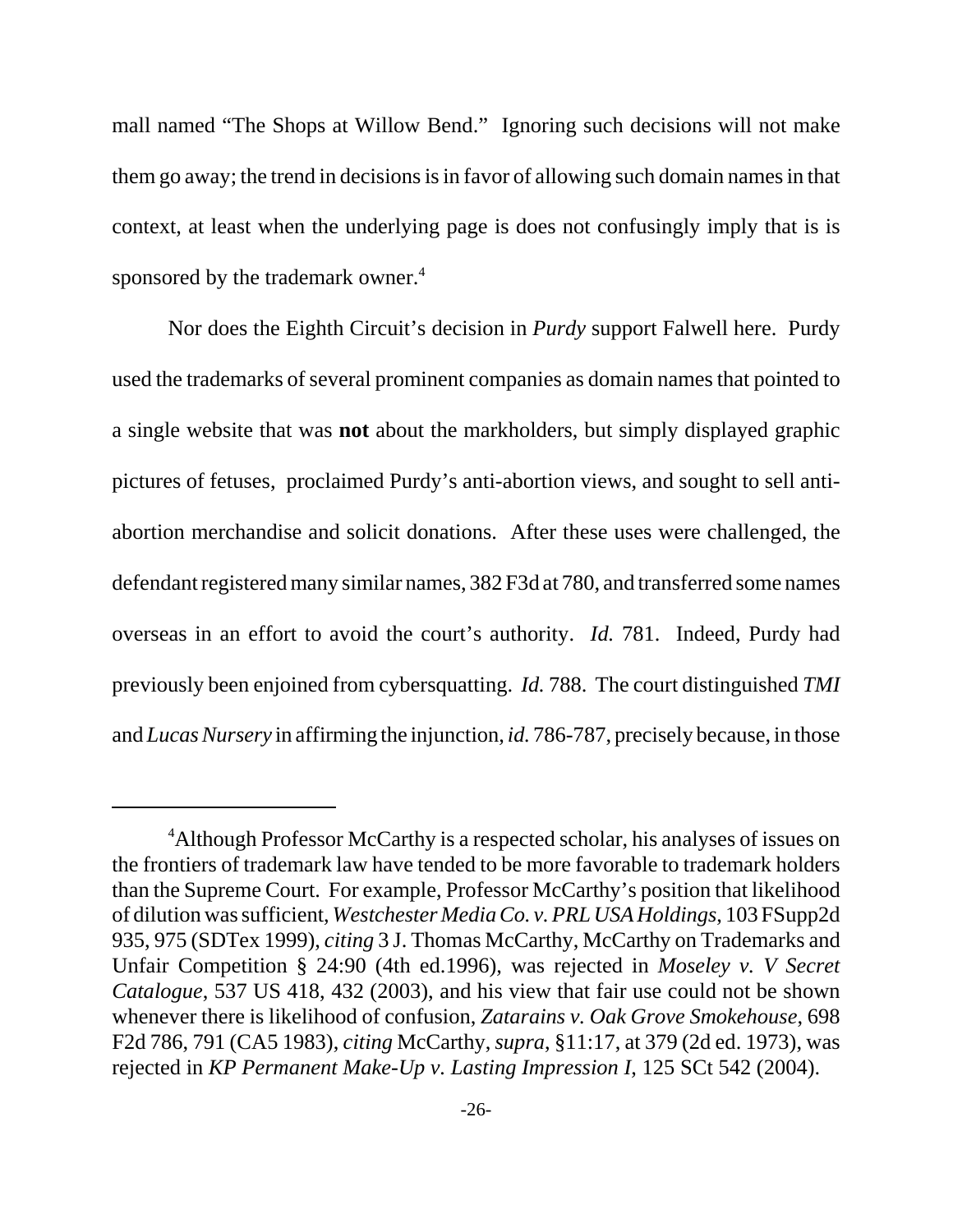case, the websites **were** about the markholders. The *Purdy* court also approved a broad injunction against registering any future names using plaintiffs' trademarks that did not include negative words. Although this part of the injunction would be improper in most cases, it is distinguishable as a response to a serial cybersquatter who had flaunted his defiance of the first injunction. *Purdy* does not contradict the many other cases that allow domain names in the format www.trademark.com for websites about the trademark holder.

# **2. The Likelihood of Confusion Factors Support Lamparello.**

Lamparello's opening brief, at 36-50, argued that the district court's conclusory recitation of this Circuit's *Pizzeria Uno* factors was inadequate, and that a careful analysis for those factors provides an independent basis for reversal of the judgment. Falwell's rebuttal warrants response with respect to only four of the factors.

With respect to the **strength of the mark** factor, Lamparello showed that Falwell and Fallwell are surnames shared by some 1500 people, and that a large number of individuals and companies use the name commercially. Falwell's main response is that he is the only person who has registered any mark using the term "Falwell" ("Listen America with Jerry Falwell"), and the only person to have applied to register such a mark (pending application to register "Jerry Falwell"). But it is not only registered trademarks that may be considered in assessing the strength of a mark,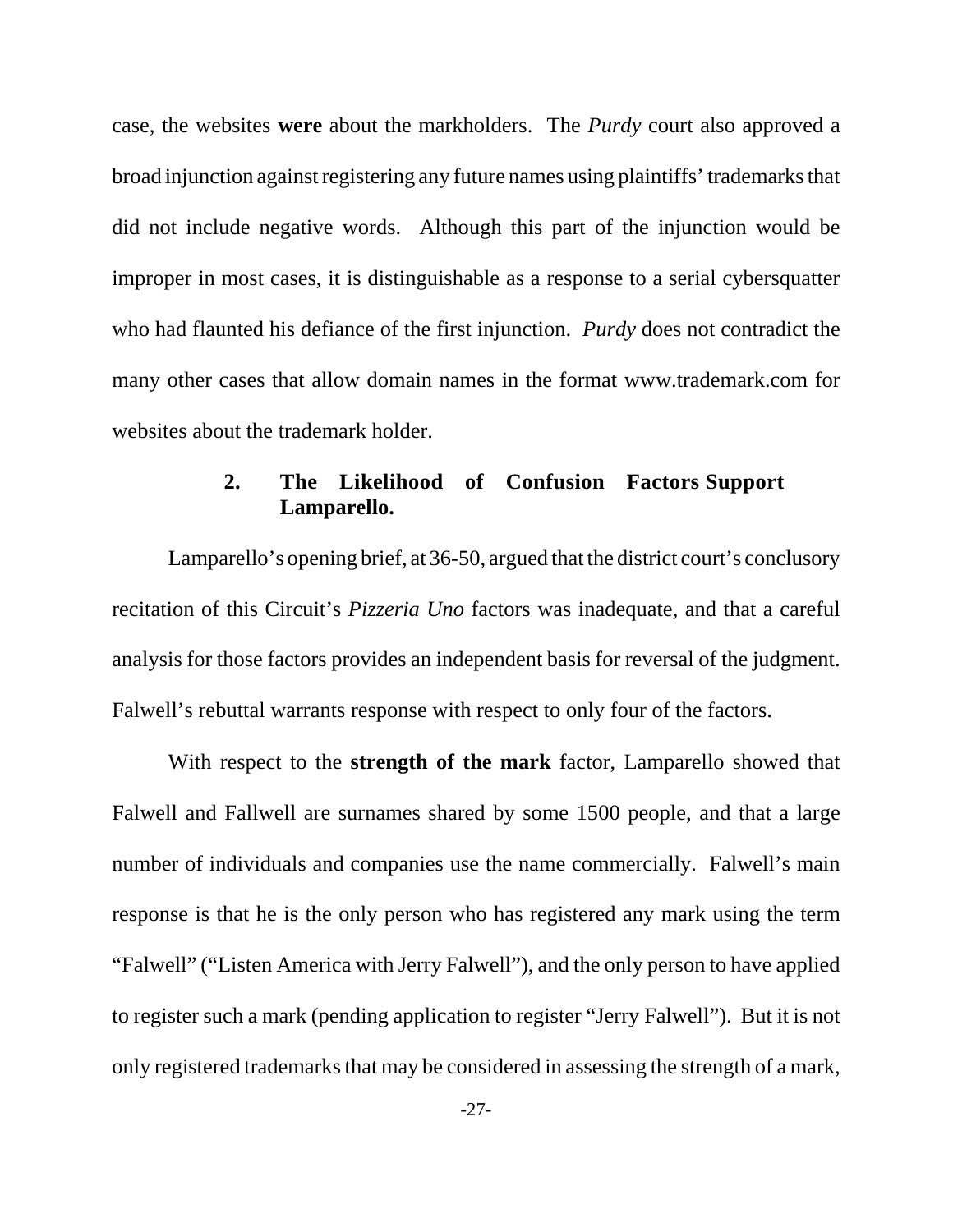but any trademark use that is to be considered in assessing the relative strength of the plaintiff's mark. *Pizzeria Uno Corp. v. Temple*, 747 F2d 1522, 1530-1531, 1533 (CA4 1984); *Sun Banks of Florida v. Sun Federal Savings & Loan*, 651 F2d 311, 316 (CA5 1981). *See also Data Concepts v. Digital Consulting*, 150 F3d 620, 625 (CA6 1998). It was undisputed, and even admitted below, that many other persons have used their Falwell and Fallwell surnames in connection with goods and services. JA112, 113, 117, 203. Moreover, inasmuch as Falwell has sought judicial notice of materials on the Trademark Office's website to establish his argument on strength of the mark, Lamparello also asks this Court to take notice of the Trademark Office's December 28, 2004 response to Falwell's application to register the trademark "Jerry Falwell," that refuses to accept Falwell's evidence that he has been making trademark use of his name, and expresses grave doubt that his mark is registrable. *See* Addendum to this Brief, at 2a-5a.<sup>5</sup>

With respect to the **similarity of the marks**, Falwell ignores the argument in Lamparello's opening brief, at 38-39, that this factor is less significant when fair use

<sup>&</sup>lt;sup>5</sup>The document may be accessed at http://portal.uspto.gov/external/portal/tow by entering Serial Number 78202927, then downloading the document entitled "Offc Action Outgoing," dated December 28, 2004.

Falwell also cites the district court's assertion that Falwell is famous. He does not dispute the statement in Lamparello's opening brief, at 38, that Falwell did not argue famousness below.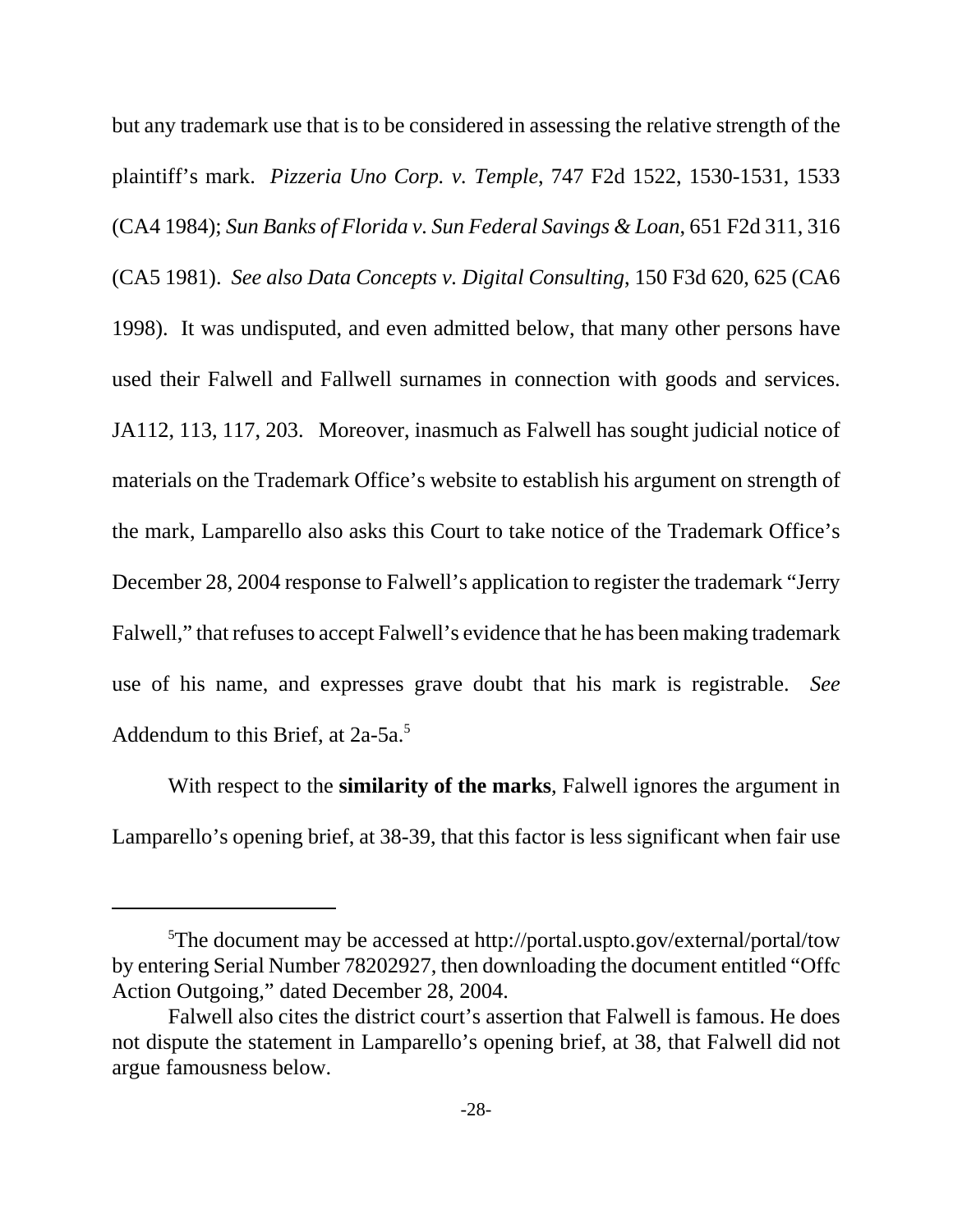is at issue, but argues that fallwell.com is similar to "Listen America with Jerry Falwell" because, he says, Falwell is the dominant part of the Listen America mark. But the case on which Falwell relies decided the dominant portion of a two-word mark; no authority is provided to show that a single word could be the dominant portion of a five word mark. Indeed, if any use of the term "Falwell" already infringes Falwell's existing registered trademark, one may well wonder why he is bothering to try to register the "Jerry Falwell" mark.

With respect to **actual confusion**, Lamparello's opening brief clearly showed that the evidence proffered by Falwell below on this point did **not** show actual confusion. *See also Northern Light Technology v. Northern Lights Club*, 97 FSupp2d 96, 113 (DMass 2000), *aff'd other grounds*, 236 F.3d 57 (CA1 2001) (emails asking about a rival user's website do **not** show actual confusion, but at most initial interest confusion).<sup>6</sup>

Instead of defending its evidence, Falwell's brief mechanically invokes the district court's statement that there was actual confusion and then proceeds to discuss Lamparello's reliance on his disclaimer, asserting that the disclaimer is insufficiently prominent, and that the disclaimer is not present on every internal page of the website

<sup>&</sup>lt;sup>6</sup>The courts are generally skeptical of alleged evidence of actual confusion when collected by a trademark holder's own staff. *Citizens Financial Group v. Citizens Nat'l Bank*, 383 F3d 110, 122 (CA3 2004).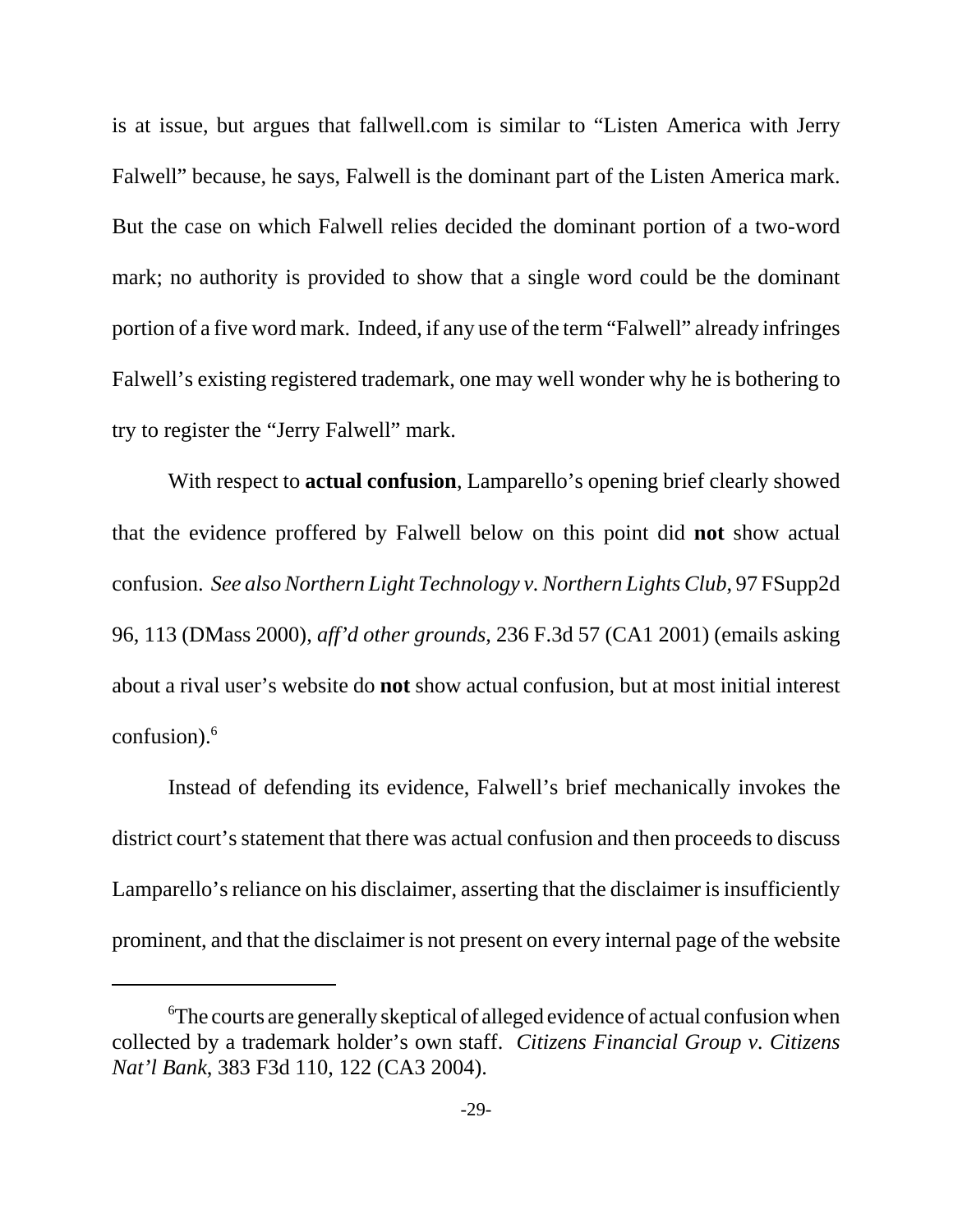that some Internet users might reach through the use of search engines. FalBr 50, *citing* JA229. The absence of disclaimers on the internal pages is irrelevant for two reasons. First, the **only** basis for arguing that the domain names create a likelihood of confusion is the concern that Internet users may "name-guess" by entering "www.fallwell.com" into the location window of their web browsers, hoping to find Falwell's own website, and mistakenly reach Lamparello's website instead. There is no reason to believe that persons who use "Falwell" as a search term – not to speak of entering the three carefully selected search terms that produced the result at JA229 – are looking only or even primarily for Falwell's own website. Second, the search results at JA229 list Falwell's own official website **first**; Lamparello's website is the fifth listing and the listing includes a portion of the text from the page, including the phrases "come directly from the Bible that preachers refuse to quote" and "fundamentalists usually insist," revealing that the linked site is likely to be hostile to fundamentalists like Falwell. Falwell does not just want to ensure that viewers see his own website first; he wants to prevent his critics from calling their criticisms to public attention. That objective is sanctioned neither by trademark law nor by the First Amendment.

As for Falwell's argument that the disclaimer is not large enough, this argument was not made below, and there has been no change in the size of the disclaimer since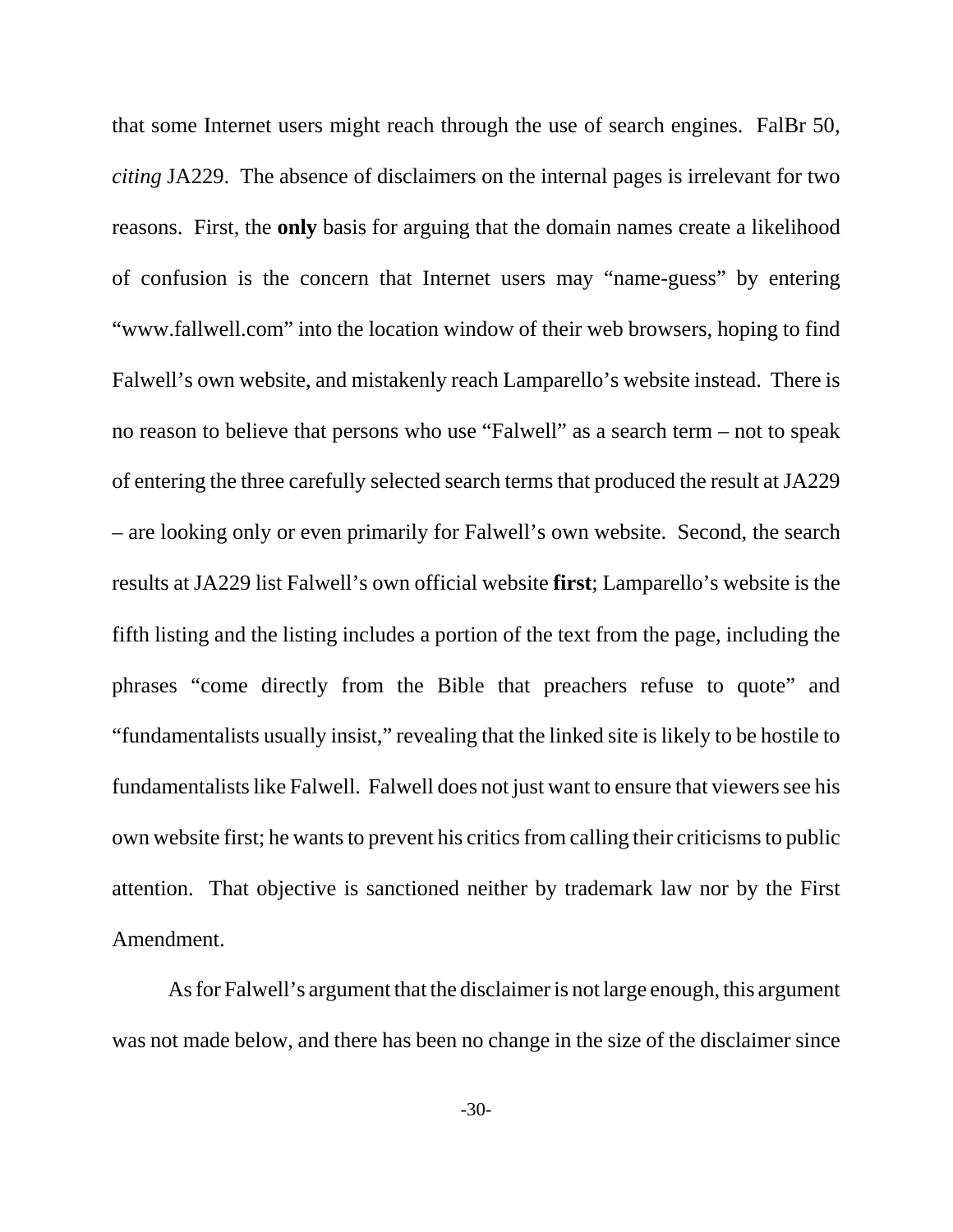the proceedings below. Had this argument been made below, Lamparello could have addressed it under the rubric of his contention that, if there were some defect in his efforts to avoid confusion, the proper response would be a narrow injunction requiring that the disclaimer be printed in larger type or a different color. In any event, in addition to the disclaimer, the top of the website includes the legend, in a large, bright red font, that "Jerry Falwell is completely wrong." Surely, no person viewing this website for the first time could possibly think that it was maintained by Falwell. Indeed, Falwell's own evidence purportedly showing actual confusion – emails sent by members of the public to Falwell's own webmaster – clearly show that these correspondents knew that they had reached a website hostile to Falwell's ideas. There is no likelihood of confusion.

Finally, with respect to **initial interest confusion**, Falwell repeats his contention below that this doctrine is properly a basis for enjoining Lamparello's use of his domain name, FalBr42, 49-50, but he never explains why this Court should adopt that controversial doctrine or how, under the First Amendment, Lamparello's non-commercial use of the domain name to denominate truthfully the subject of his website can be restrained merely on the basis of only "likely" and purely ephemeral confusion. Trademark law does not endeavor to eliminate **all** confusion, but rather recognizes that it is impossible to eliminate all possibility of confusion. *August Storck*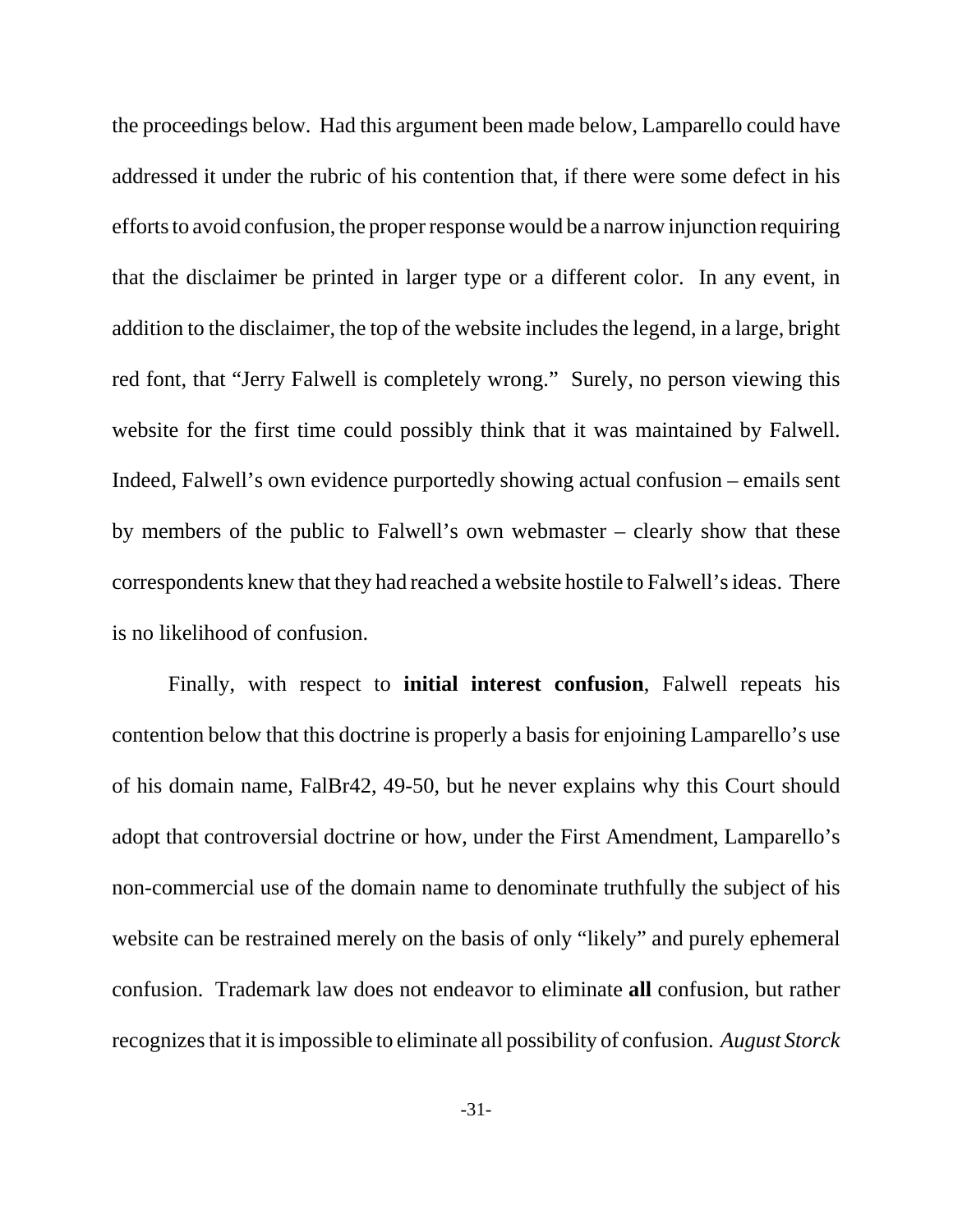*K.G. v. Nabisco*, 59 F3d 616, 618-619 (CA7 1995). Some confusion must be tolerated when required to serve other values. *Id.* (promotion of comparative advertising); *Thifty Rent-a-Car v Thrift Cars*, 831 F2d 1177, 1184 (CA1 1987) (allowing pre-existing business to continue). *Accord KP Permanent Make-Up v. Lasting Impression I*, 125 SCt 542, 550-551 (2004) (fair use). A critic's right to comment on Falwell's religious views and to call attention to such criticism is an important social value. Given the high degree of First Amendment protection afforded to such purely non-commercial speech, not to speak of evidence in the record that name-guessing is in steep decline as a means of finding websites, JA84-87, this case surely does not provide the proper occasion for this Court to adopt the doctrine of initial interest confusion for the first time.

#### **E. Falwell's Action Is Untimely.**

Lamparello's opening brief argued that the statute of limitations for the counterclaim under the ACPA, which was enacted in 1999, is provided by the fouryear residual federal limitations period, 28 USC § 1658, and that the limitations period for the Lanham Act claims should be borrowed from Virginia's two-year limitations period for personal injury claims. Falwell argues, however, that because there was a cause of action for infringement before the ACPA was enacted, the ACPA should not be deemed a new cause of action, that Virginia's five-year limitations period for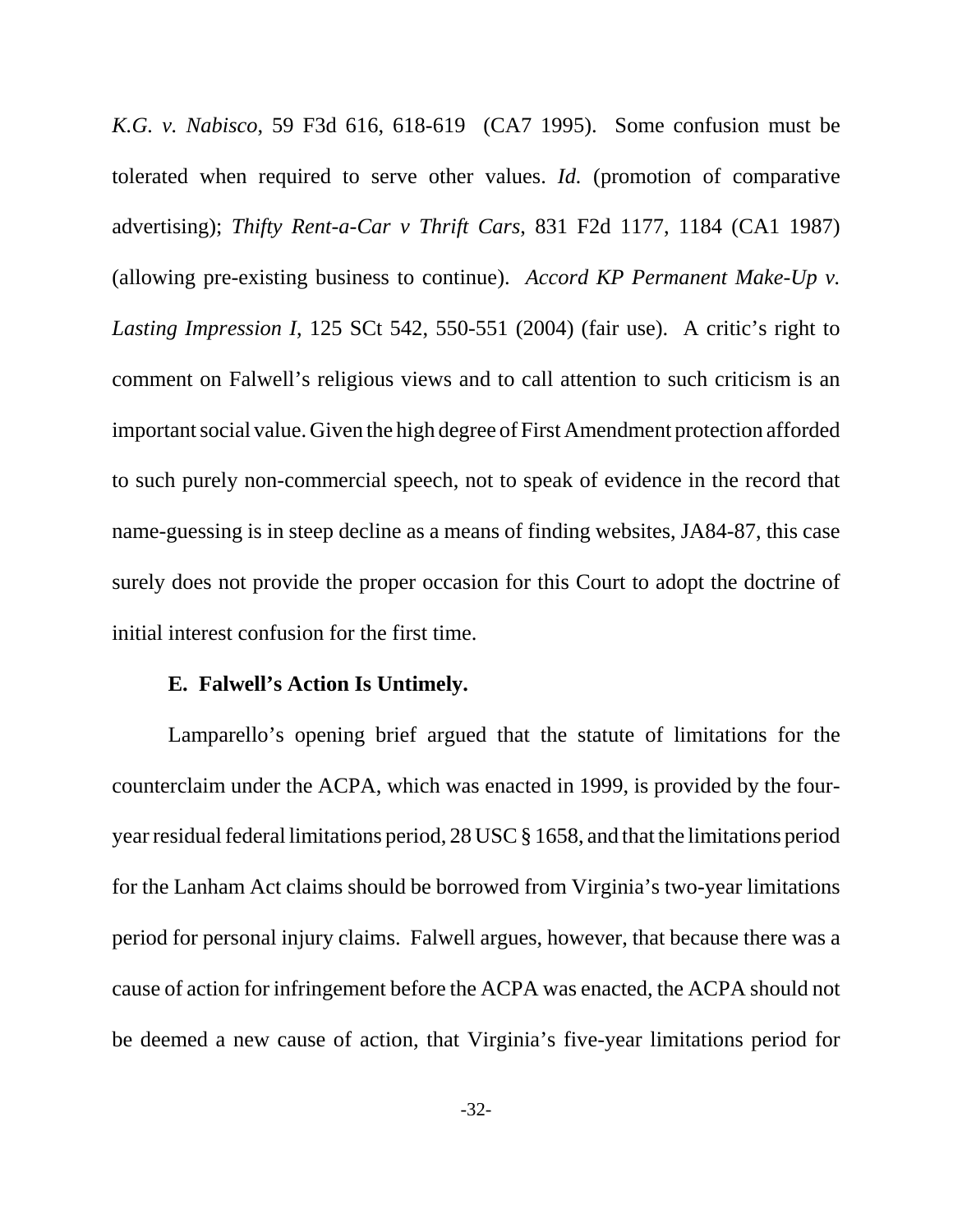actions for injury to property should apply, and that, in any event, he is alleging a continuing violation that occurs anew every time Lamparello's website is accessed. None of these arguments has merit.

Starting with the ACPA, Falwell's argument that the ACPA does not create a new cause of action because Falwell could have sued under other provisions of the Lanham Act for the same wrong even before the ACPA was enacted (and he has sued under those provisions) is impossible to square with the Supreme Court's decision in *Jones v. R.R. Donnelley & Sons,* 541 US 369 (2004). Before 42 USC §1981 was amended by the 1991 Civil Rights Act, both that section and Title VII provided a cause of action for racial discrimination. The 1991 Act amended section 1981, however, both to create a new cause of action based in newly enacted elements and to afford enhanced remedies. Similarly, the ACPA provided a new cause of action for domain name registrations when there is a "bad faith intent to profit," and provided enhanced remedies both through in rem jurisdiction and a special provision for statutory damages. This Court has repeatedly characterized the ACPA as creating a new claim because existing law did not expressly cover cybersquatting. *Virtual Works v. Volkswagen of America*, 238 F3d 264, 267 (2001); *Porsche Cars North America v. Porsche.Net*, 302 F3d 248, 261-262 (2002). This new cause of action is thus subject to the new four-year limitations period.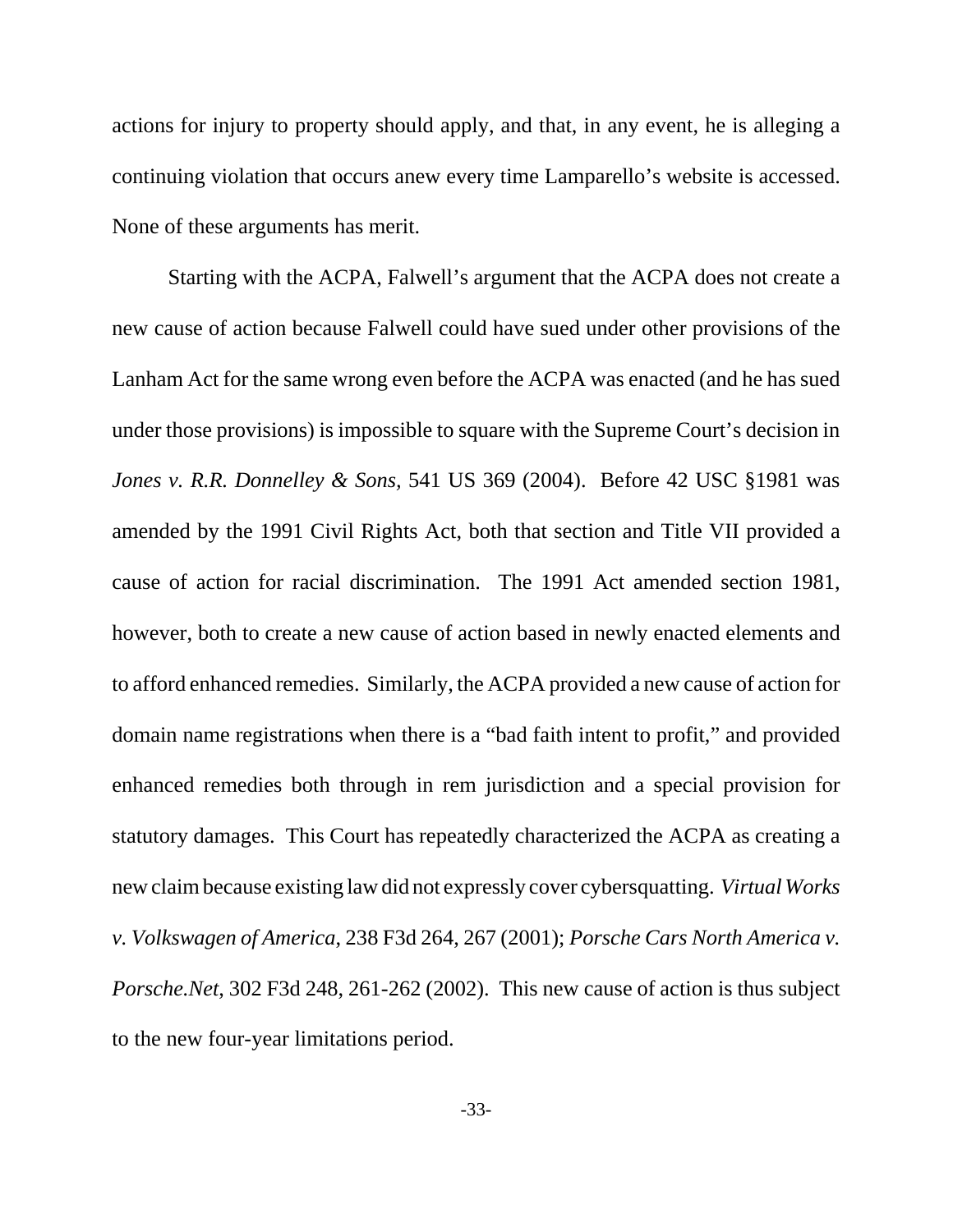As for the remaining Lanham Act claims, Falwell ignores the several opinions cited in Lamparello's opening brief, at 57, including a decision of this court. Instead, Falwell relies on a dictum in a Virginia Supreme Court opinion that characterized appropriation of someone else's trade name for commercial benefit as being analogous to the appropriation of a trademark for commercial benefit, and thus being an injury to property. FalBr10, citing *Lavery v. Automation Management Consultants*, 234 Va 145, 360 SE2d 336 (1987). Here, however, Falwell alleges a cause of action that exists despite the admitted absence of **any** commercial benefit to Lamparello. Moreover, the characterization of a federal cause of action for the purpose of borrowing the most analogous state limitations period depends on federal law, not state law. *Wilson v. Garcia*, 471 US 261, 269-270 (1985), Therefore, Virginia's characterization of Lamparello's Lanham Act claims cannot be dispositive.

Moreover, trademark law is not analogous to laws barring injury to property. A trademark does not give the markholder any unconditional right to exclude others, as property law gives to owners of real or personal property. Instead, trademark law creates a tort that forbids certain uses of the mark that are likely to cause confusion to third parties. Nor is a trademark a form of property that can be alienated apart from an ongoing business. *Marshak v. Green*, 746 F2d 927 (CA2 1984), *citing* Lanham Act §10, 15 USC § 1060. A "trademark is not property in the ordinary sense but only a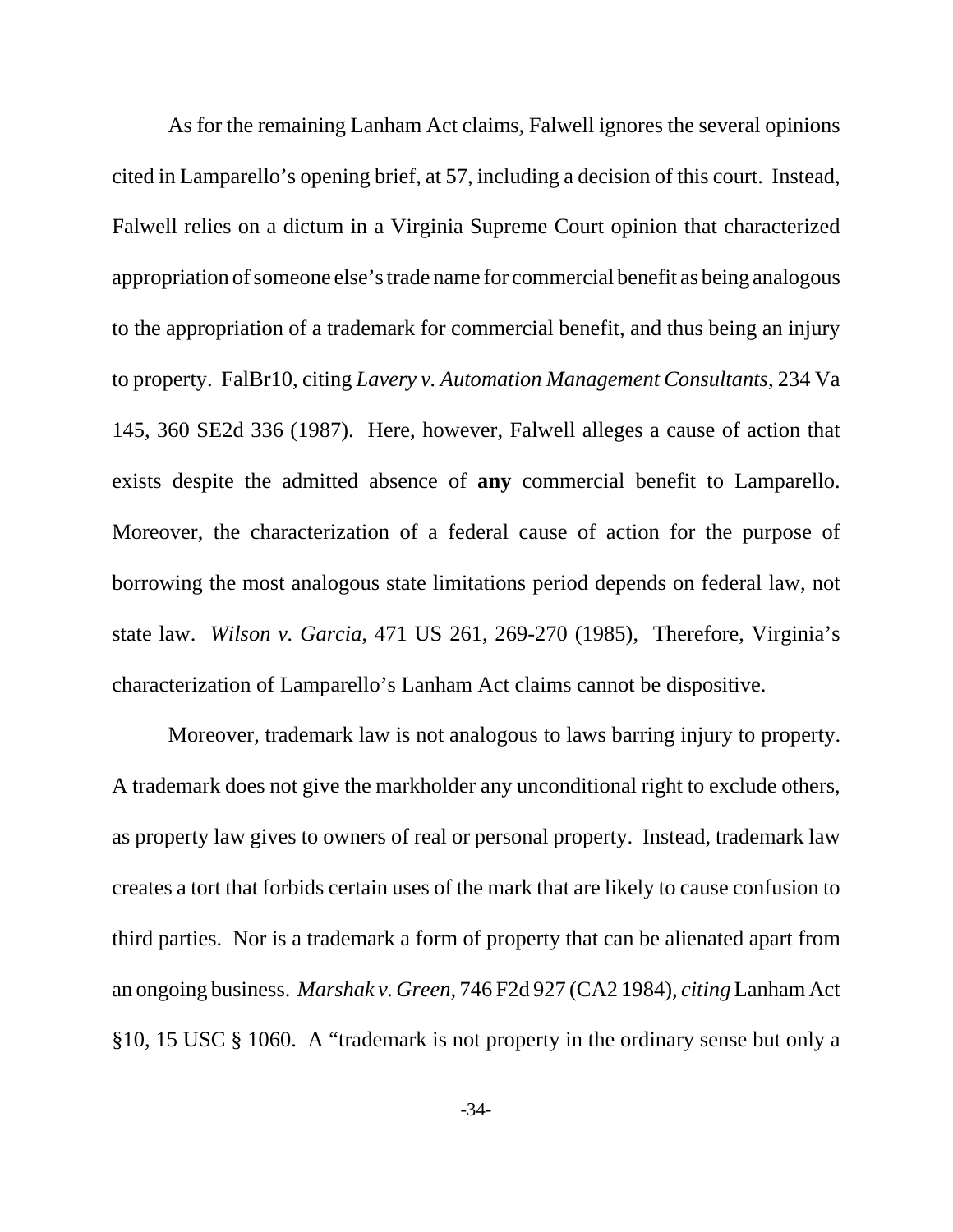word or symbol indicating the origin of a commercial product." *LL Bean v. Drake Publishers*, 811 F2d 26, 29 (CA1 1987). The courts treat trademark law as sounding in tort for a variety of procedural purposes. *E.g.*, *Panavision Int'l v. Toeppen*, 141 F3d 1316, 1321 (CA9 1998); *Hard Rock Café Licensing Corp. v. Concession Serv*, 955 F2d 1143, 1149 (CA7 1992); *see also Two Pesos v Taco Cabana*, 505 US 763, 785 (1992) (Justice Thomas, concurring) (Lanham Act codified the common law tort of trademark infringement). Consequently, most courts consistently treat trademark violations as a tort and borrow various state limitations periods for torts such as fraud or personal injury, *Polar Bear Prod's. v. Timex Corp.*, 384 F3d 700, 719-720 (CA9 2004); *Conopco v. Campbell Soup Co.*, 95 F3d 187, 191-192 (CA2 1996) (rejecting analogy to state limitations period for injury to property); *Derrick Mfg. Corp. v. Southwestern Wire Cloth*, 934 FSupp 796, 804-805 (SDTex1996); *Gordon and Breach Science Publishers v. American Inst. of Physics*, 859 FSupp 1521, 1528-1529 (SDNY 1994); *Mylan Lab. v. Pharmaceutical Basics*, 808 FSupp 446, 453-54 &n8 (DMd 1992), *rev'd on other grounds*, 7 F3d 1130 (CA4 1993) (general tort statute), *Johannsen v. Brown*, 797 FSupp 835, 839-840 (DOre 1992), as indeed the majority of district courts in Virginia have done. *See* LampBr57.

In Virginia, the statute of limitations for both personal injury in general, and for fraud in particular, is two years. Va. Code §8.01-243(A). This Court should follow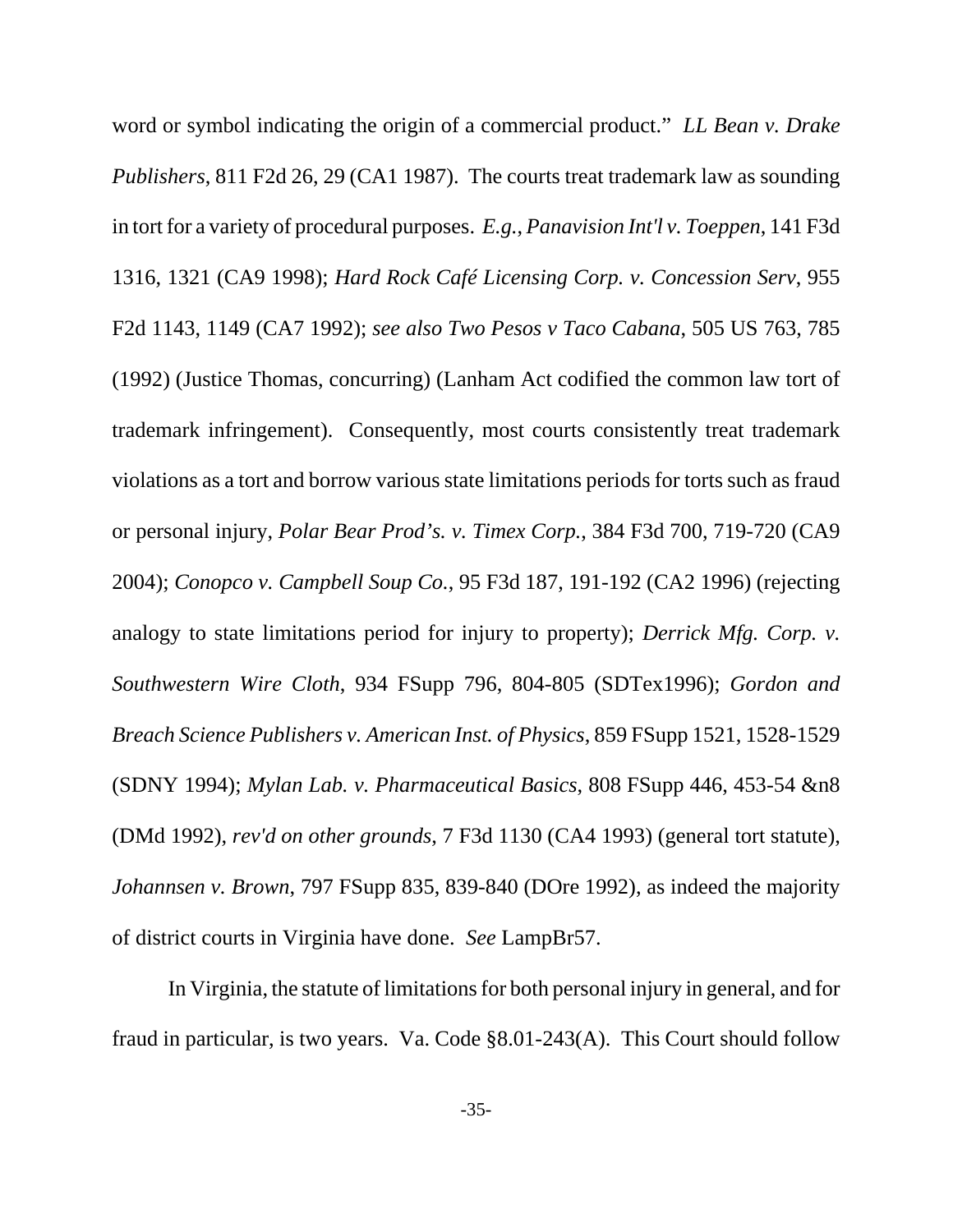the majority rule on this point and hold that the statute of limitations for trademark infringement claims is two years.

Finally, Falwell's argument that Lamparello's infringement is repeated anew every time a member of the public accesses his website founders on the single publication rule, which courts have repeatedly applied to allegedly tortious Internet speech, holding that the time to sue accrues when the web site is first published, not each time the site is seen. *Van Buskirk v. New York Times Co.*, 325 F3d 87 (CA2 2003); *Traditional Cat Ass'n v. Gilbreath*, 118 CalApp4th 392, 13 CalRptr3d 353 (2004); *McCandliss v. Cox Enterprises*, 593 SE2d 856 (GaApp2004); *Firth v. State*, 98 NY2d 365, 747 NYS2d 69, 71-72, 775 NE2d 463 (2002). *See also Cuccioli v. Jekyll & Hyde Neue Metropol Bremen Theater Produktion*, 150 FSupp2d 566 (SDNY 2001) (applying single publication rule to web site that sold goods allegedly invading privacy). $7$ 

Even apart from the single publication rule, to the extent that Falwell argues that Lamparello's recommendation of a commercially available book made his site "commercial," that conduct ceased more than two years before suit was filed. Thus,

<sup>7</sup> This Court has recognized the single publication rule. *Morrissey v. William Morrow & Co.*, 739 F2d 962, 967 (CA4 1984). A Virginia case recognized the single publication rule as applicable to a claimed misappropriation of name, although in that case no mass publication was alleged. *Myska v. RMS Technologies*, 25 VaCir 344, 1991 WL 835248 (1991).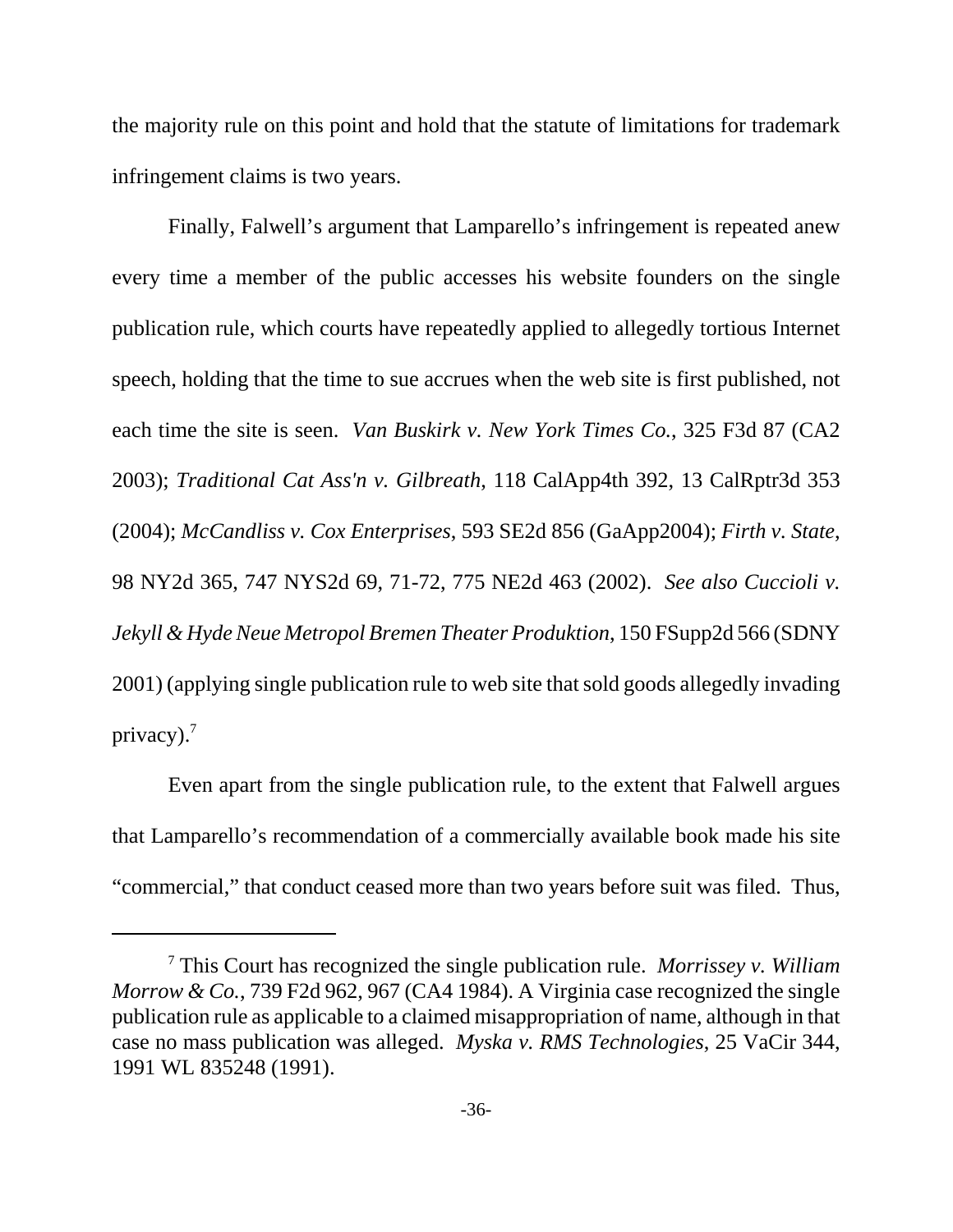even if the Court finds that this recommendation constituted commercial use of the trademark, that conduct is **not** a "continuing violation," and the statute of limitations expired before this action was brought.

### **II. FALWELL'S CROSS-APPEAL IS MERITLESS**

### **Standard of Review**

Although Falwell's brief in support of his appeal from the denial of attorney fees and statutory damages does not contain any separate section or clear statement about the standard of review, his discussion of statutory damages refers in passing to the abuse of discretion standard. FalBr53. Lamparello accepts this articulation of the standard of review on statutory damages. Similarly, review of decisions whether or not to award attorney fees, and whether a Lanham Act case is "exceptional," is for abuse of discretion. *Shields v. Zuccarini*, 254 F3d 476, 487 (CA3 2001) *Hitachi Credit America Corp. v. Signet Bank*, 166 F3d 614, 631 (CA4 1999); *Brittingham v. Jenkins*, 914 F2d 447, 458 (CA4 1990).

# **A. The District Court Did Not Abuse Its Discretion by Deciding Not to Award Statutory Damages.**

In deciding not to award statutory damages, the district court acted well within its discretion, for several reasons.

First, Lanham Act §29, 15 USC § 1111, provides that neither profits nor damages may be awarded in favor of the registrant of any mark unless that registrant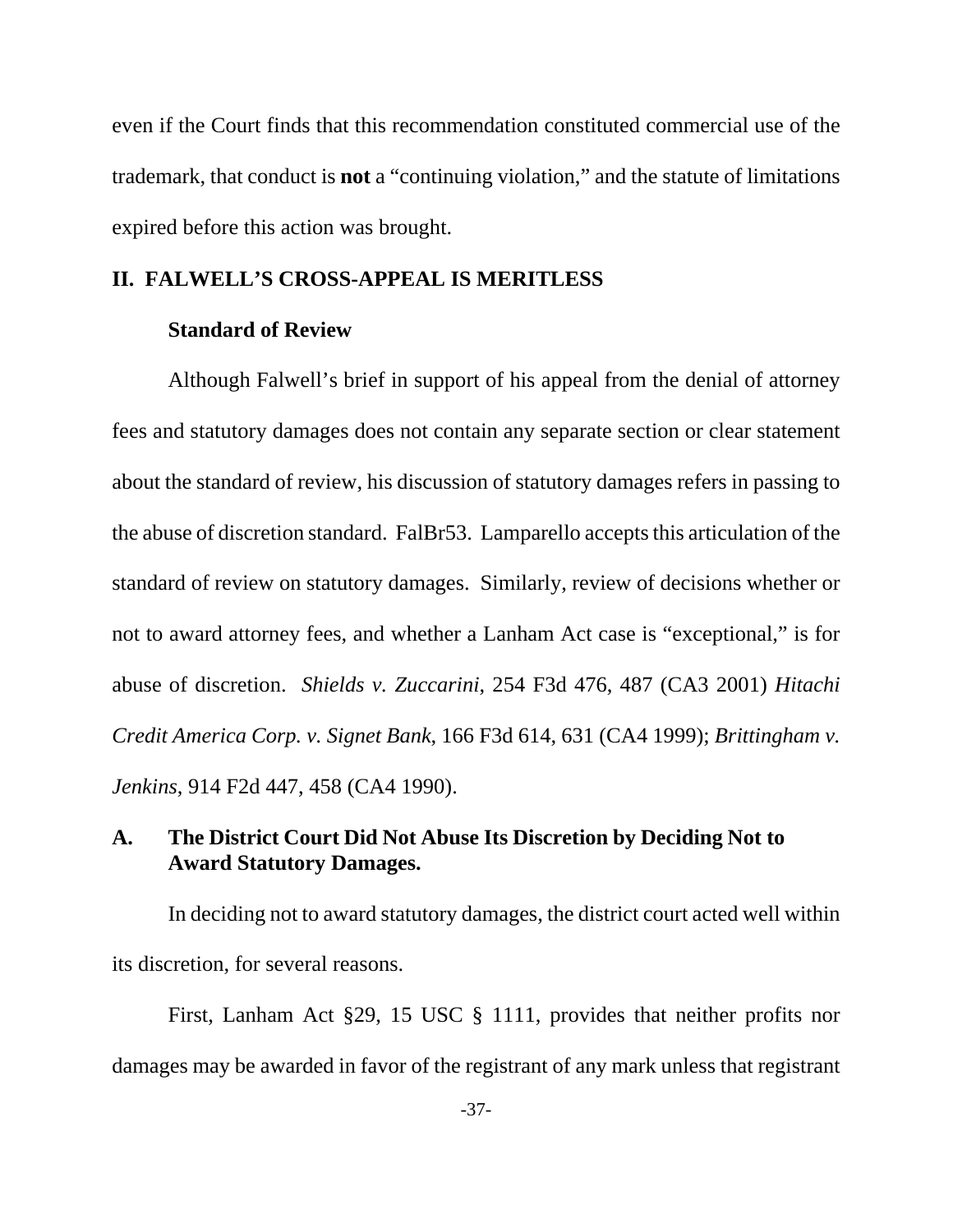can show either that he gave notice of registration by displaying the trademark symbol, ®, or by using the words "Registered" or "Reg. US Pat & Tm Off," or that the defendant had actual notice of the registration. In this case, there is no evidence either that the requisite display was provided, or that Lamparello had notice of the registration of "Listen America with Jerry Falwell." Indeed, the Court is requested to take judicial notice of Falwell's admission, in an article published in 2003, that even Falwell himself was not aware that this trademark had been registered because the Liberty Alliance "had recently registered my name with the trademark office but did not immediately make that fact known to our lawyers." Falwell, *A Falwell by any other name*, http://www.worldnetdaily.com/news/article.asp? ARTICLE\_ID=33197 (June 21, 2003) (no trademark notice displayed with the "Listen America" logo). If Falwell was unaware of the registration, there is surely no reason to think that Lamparello was aware of it until Falwell so informed him.<sup>8</sup>

Second, to the extent that Falwell seeks statutory damages under Lanham Act §35(c), 15 USC § 1117(c), that section authorizes awards of statutory damages in lieu of actual damages when the defendant has used a "counterfeit mark as defined in section 1116(d)." Section 1116(d)(1)(B)(i), in turn, defines a "counterfeit mark" as

<sup>&</sup>lt;sup>8</sup>The registration of the trademark without Falwell's knowledge may invalidate the mark because a mark that consists of the name of a living individual may not be registered without his written consent. Lanham Act §2(c), 15 USC §1052(c).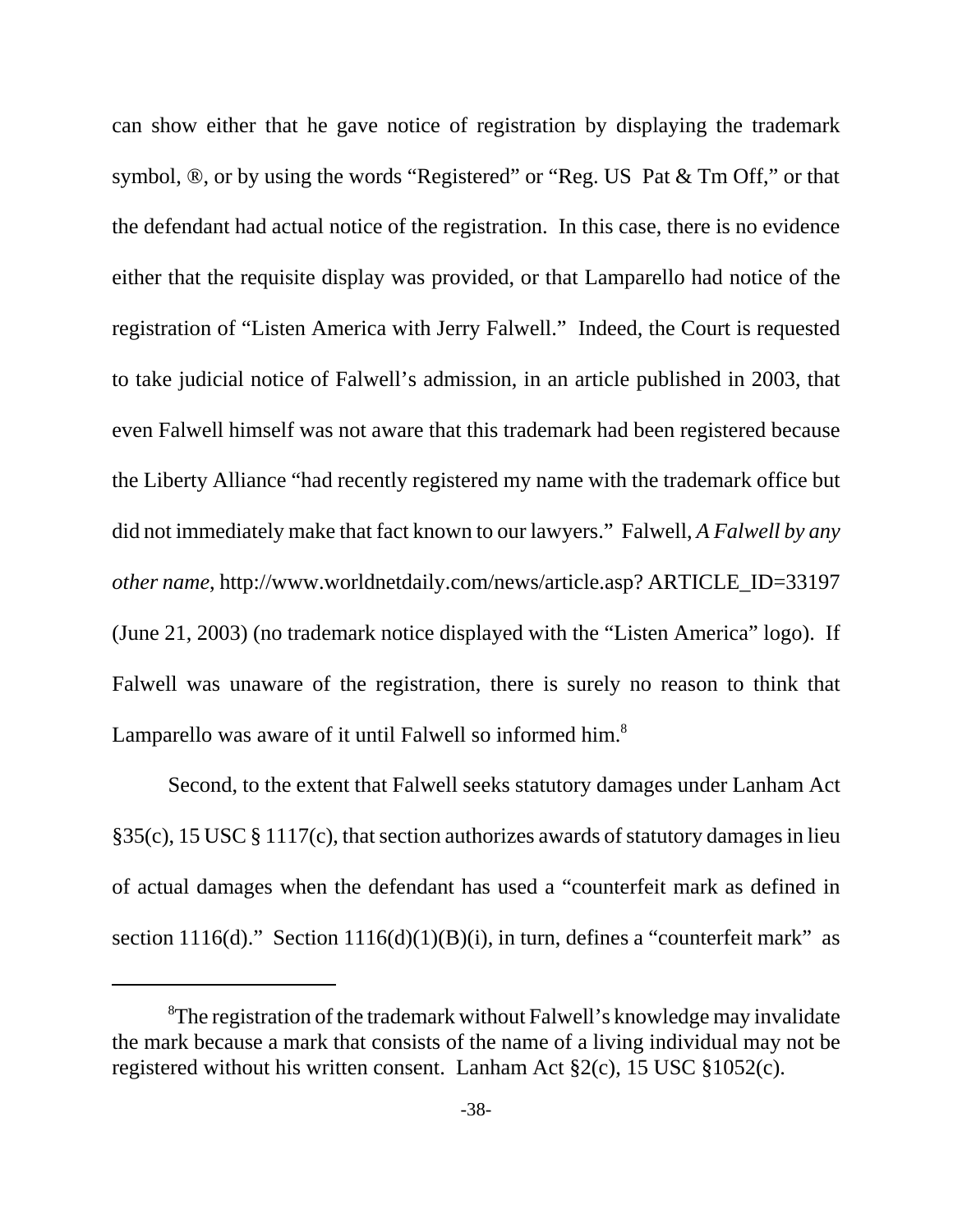"a counterfeit of a mark that is registered," and Lanham Act §45, 15 U.S.C. § 1127, states: "A 'counterfeit' is a spurious mark which is identical with, or substantially indistinguishable from, a registered mark." The only registered mark at issue in this case is "Listen America With Jerry Falwell." Even if the Court decides to affirm the judgment under Lanham Act §32 that www.fallwell.com is likely to cause confusion with that registered mark, the domain name surely is neither identical to, nor indistinguishable from, that mark. Accordingly, § 1117(c) cannot form a basis for an award of statutory damages here.

Falwell's appellate brief also argues for an award of statutory damages under the ACPA, but that ground for statutory damages was not presented to the district court. The claim has, therefore, not been preserved for appeal. Moreover, an award of damages under the ACPA would be precluded by *Virtual Works v. Volkswagen of America*, 238 F3d 264, 268 (2001). In that case, the domain name vw.net was registered in 1996 and used in Virtual Works' business; transfer of the domain name was not ordered in the district court until March 2000. *Virtual Works v. Network Solutions,* 106 FSupp2d 845, 848 (EDVa 2000). Because the cybersquatting (the registration and the extortionate demand for payment) occurred before the November 29, 1999 effective date of the ACPA, this Court held that no damages could be awarded, and only injunctive relief was allowed. 238 F3d at 268. Here, there has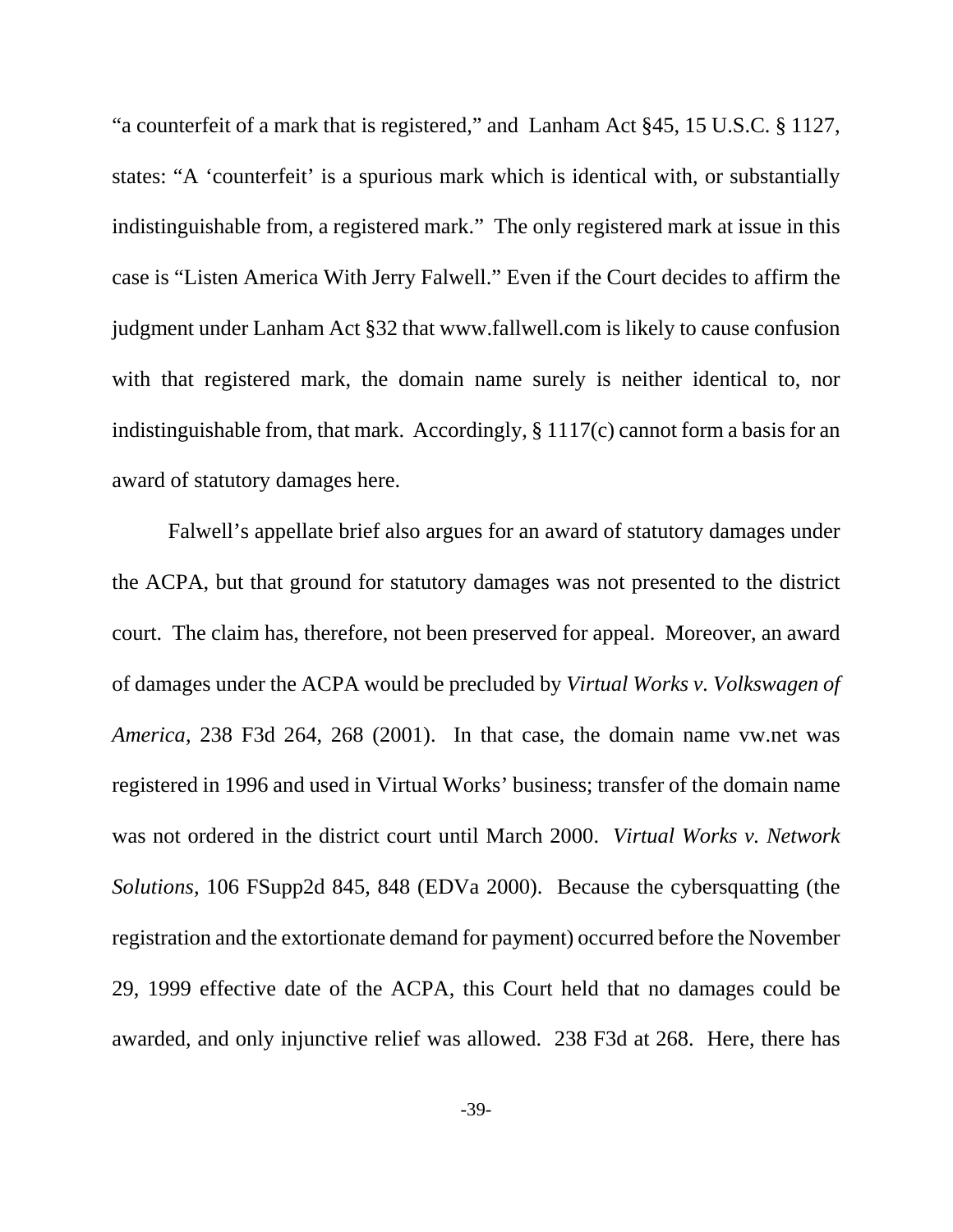been no demand for money, and registration was before the ACPA was enacted. Accordingly, the ACPA does not afford a basis for awarding damages.

Finally, Falwell argues that even if the amount of statutory damages is within the district court's discretion, the statute gives Falwell an absolute right to be awarded **some** amount of statutory damages between \$500 and \$1000 or \$1000 and \$1,000,000 (depending on wilfulness), and that hence it was an abuse of discretion to award no statutory damages at all. However, the Lanham Act does not create any absolute right to obtain statutory damages. Under the language of the Act, a plaintiff may "elect to receive," in lieu of actual damages and profits, an amount of not less than the minimum and not more than the maximum, but this language does not require the courts to decide that damages must be awarded in every case.

The two cases that Falwell cites for the proposition that some statutory damages must be awarded, FalBr53, say no such thing. *Shields v. Zuccarini*, 254 F3d 476, 486- 487 (CA3 2001), cites two cases, including this court's decision in *Virtual Works v. Volkswagen*, 238 F3d 264 (2001), for the proposition that an ACPA defendant "can be liable" or "could be liable" for statutory damages; and *E&J Gallo Winery v. Spider Webs*, 286 F3d 270, 277 (CA5 2002), states that a defendant "can be liable" for statutory damages. Falwell misleadingly quotes *Gallo* as attributing to *Shields* a ruling that any ACPA plaintiff is "entitled" to statutory damages. FalBr53. *Shields*,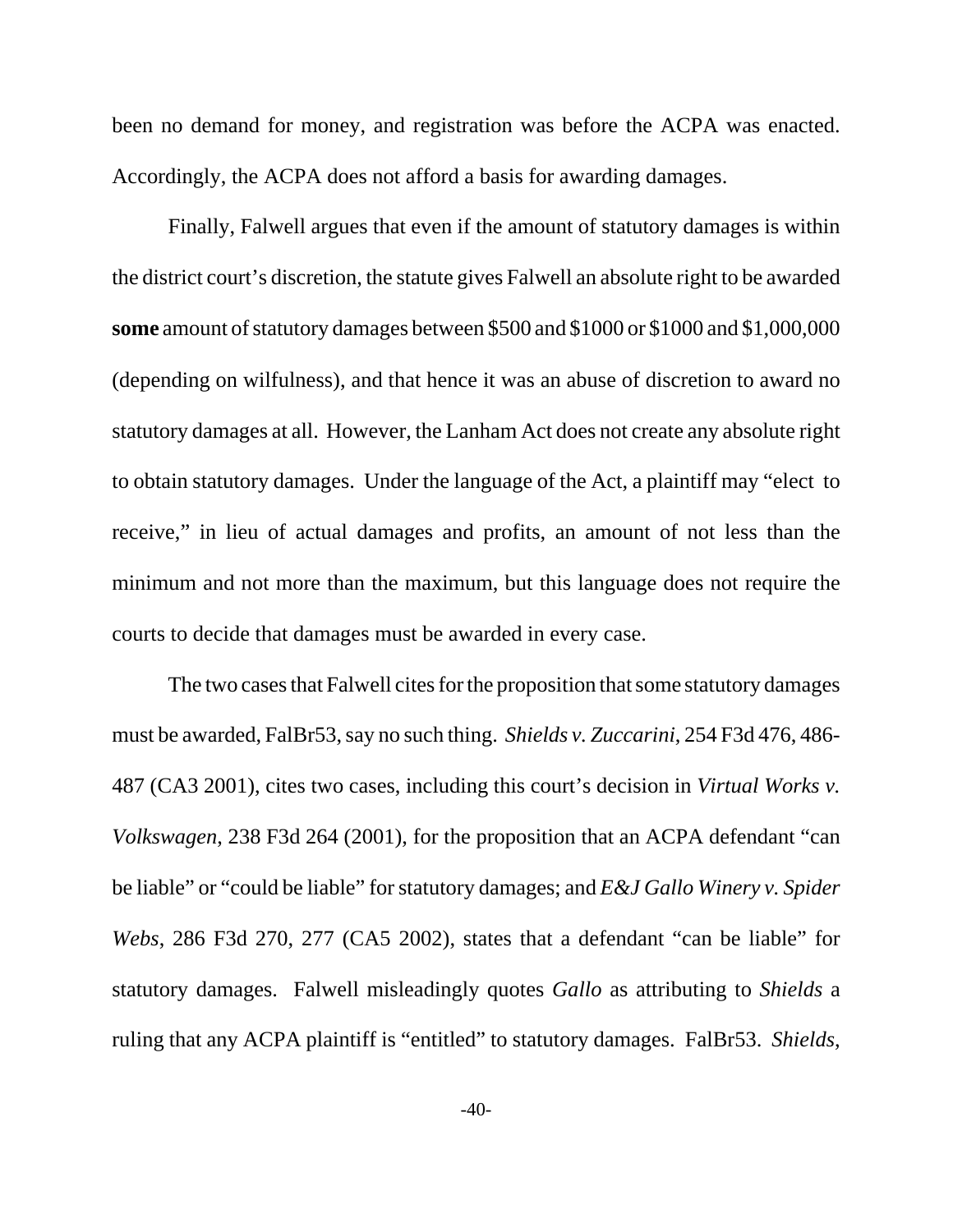however, simply ruled that, on the facts of that case – serial cybersquatter John Zuccarini using special Internet technology to "mousetrap" viewers so that they had difficulty leaving web pages bearing advertisements for which Zuccarini was paid on a per-click basis – statutory damages were proper. If anything, this Court's ruling in *Virtual Works* that damages "can" be awarded under the ACPA strongly implies that such awards are permitted but not mandatory.

The record in this case supports Judge Hilton's decision not to award any damages. First, the case was decided against the backdrop of the developing law in circuits across the country holding that the use of domain names in the form www.trademark.com is permissible for a non-confusing website about the trademark holder. Although the district court implicitly rejected Lamparello's claim under the safe harbor provision of the ACPA, the court was entitled to conclude that this case was a close one and that Lamparello was proceeding entirely in good faith.

Second, it was clear that Falwell had not suffered any actual damages, in light of his stipulation that Lamparello's website and domain name had "no measurable impact" on the quantity of visits to Falwell's own website. The only damage that Falwell cited below was the harm to his reputation from having Lamparello criticize him, and the possibility that members of the public might go to Hell if they accepted Lamparello's religious views.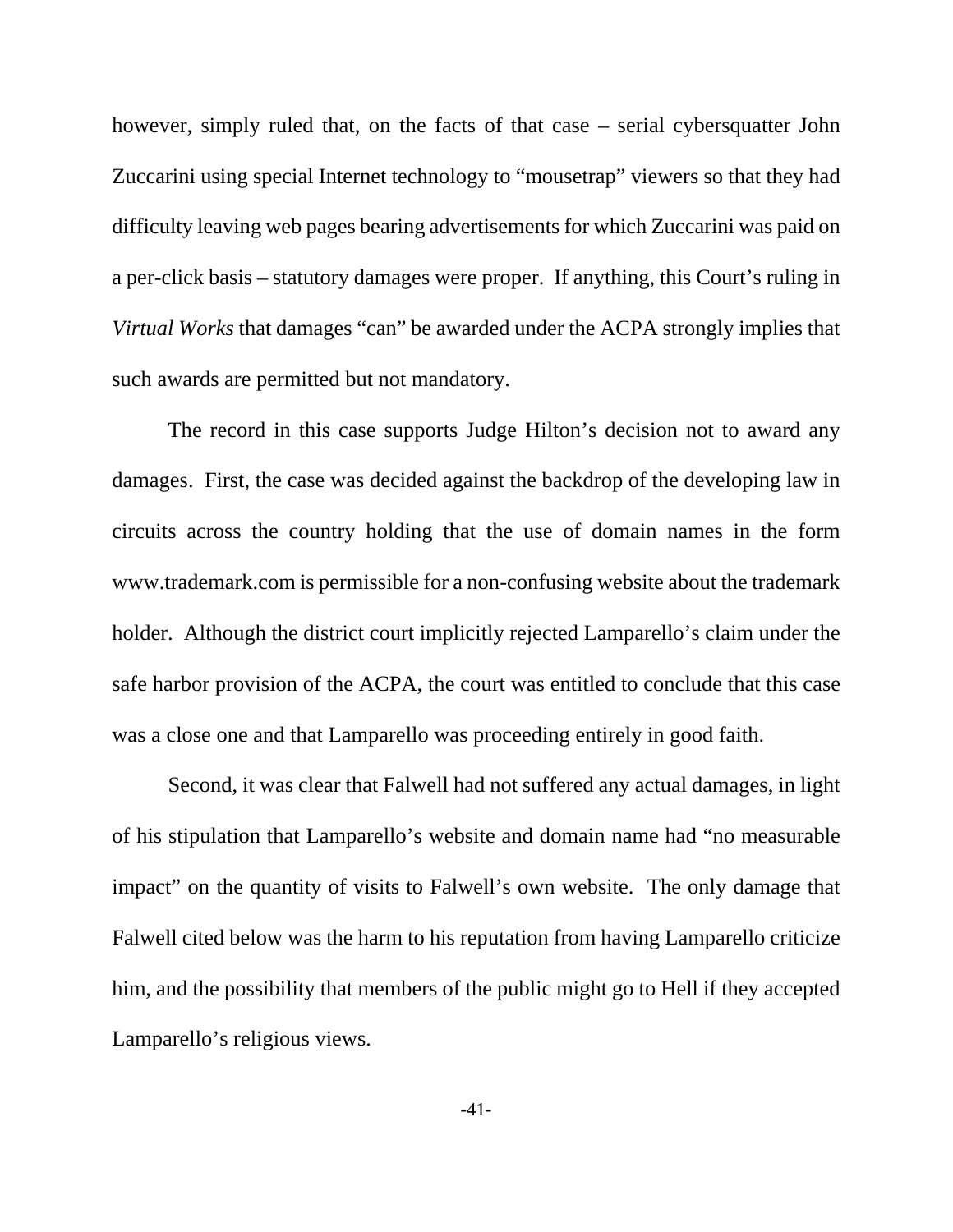Third, review of domain name cases in which courts have awarded statutory damages shows that "courts reserve the high-end of the \$1,000 to \$100,000 range for the most egregious offenders." *International Bancorp. v. Société des Bains de Mer*, 192 FSupp2d 467, 490 (EDVa 2002), *aff'd other grounds*, 329 F3d 359 (CA4 2003). Higher levels of damages are awarded against serial cybersquatters who make substantial profits from their activities. *E.g., E&J Gallo Winery v. Spider Webs*, 286 F3d 270, 277-278 (CA5 2002); *Shields v. Zuccarini*, 254 F3d 476, 479 (CA3 2001). A lower statutory award is justified when conduct is not "malicious" or "fraudulent," and when there is no "finding of actual economic harm." *Société des Bains de Mer*, *supra*, 192 FSupp2d at 491 (awarding statutory damages of \$1,000 to \$5,000 per infringing domain name against gambling web site operators, despite the "purely commercial" nature of the infringement); *Mattel v. Adventure Apparel*, 2001 WL 1035140, at \*5 (SDNY 2001) (awarding minimum statutory damages "since little if any actual harm has been done").

Finally, instead of presenting the district court with a cogent argument for a reasonable level of statutory damages, Falwell demanded an award of \$1,000,000. He simply quoted the words "broad judicial discretion" used in a decision by a New York district judge, and left it to Judge Hilton to decide the issue of statutory damages. Docket Entry No. 22, at 27. By making such an outlandish and baseless request, and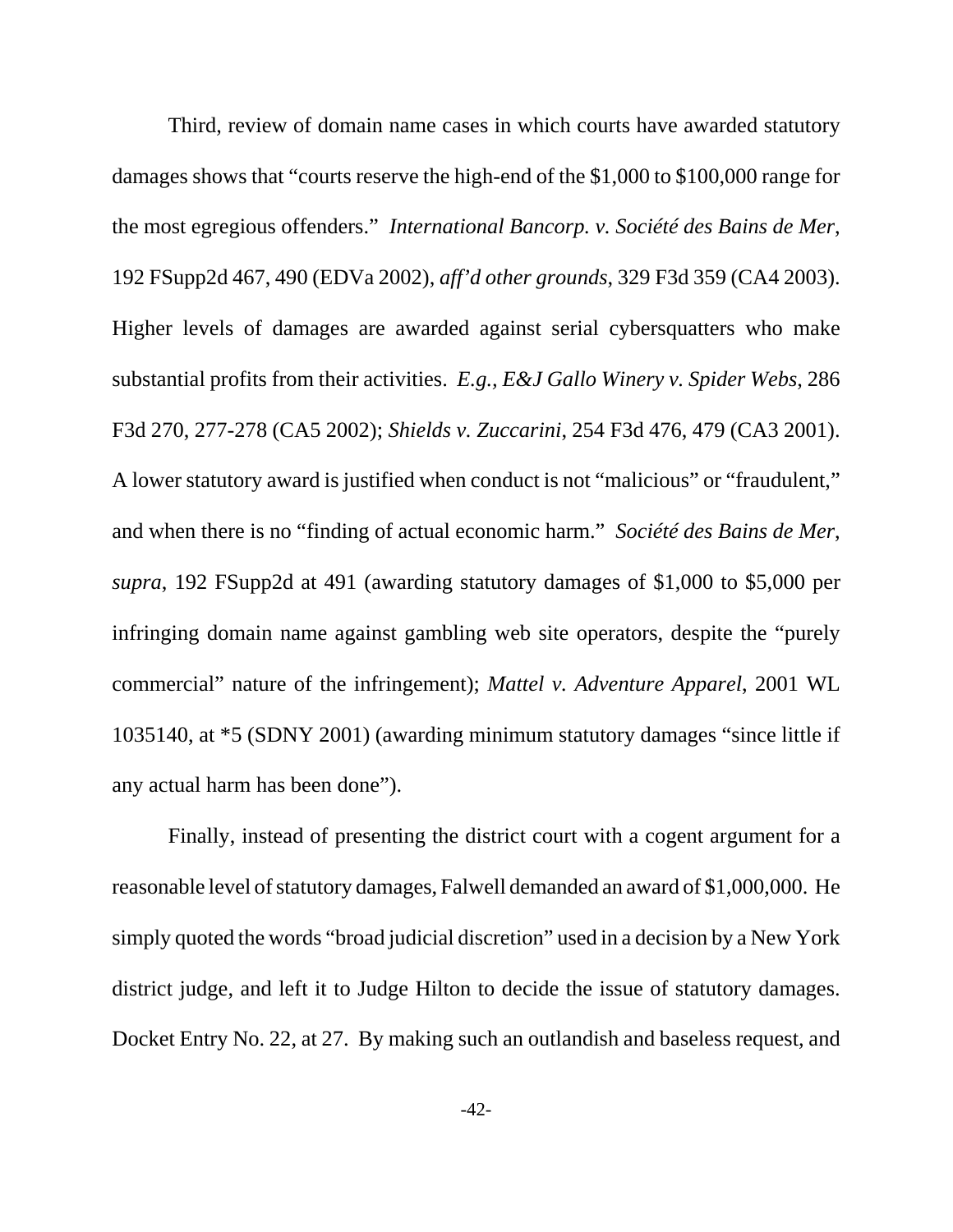because statutory damages are an equitable remedy, Falwell invited the court to exercise its discretion by denying any award of damages.

# **B. The District Court Did Not Abuse Its Discretion by Denying Any Award of Attorney Fees.**

The district court properly denied attorney fees in this case because fees can be awarded only in exceptional cases. In his brief on appeal, Falwell acknowledges the high standard for fee awards in trademark cases set forth in *PETA v. Doughney*, 263 F3d 359 (CA4 2001), but he makes no serious attempt to meet that standard:

"a case is 'exceptional' if the defendant's conduct was malicious, fraudulent, willful or deliberate in nature. In other words, a prevailing plaintiff must show that the defendant acted in bad faith. [T]he term 'exceptional' should be interpreted by courts to require a showing of a high degree of culpability on the part of the infringer, for example, bad faith or fraud. . . . [A] bad faith finding under the ACPA does not compel a finding of malicious, fraudulent, willful or deliberate behavior.

*Id.* at 370 (quotations and citations omitted).

Falwell's only basis for seeking fees in this case is that Lamparello finished only two years of college, is not a trained priest, and yet has the audacity to contradict a well-established religious figure on matters of doctrine. FalBr55. These facts do not provide any basis for awarding fees under the *PETA* standard. Nor does Falwell acknowledge that, according to one of the cases he cites, not to speak of every other circuit to consider the issue directly, his failure to show any actual damages is "an important factor in determining whether a case is exceptional." *Texas Pig Stands v.*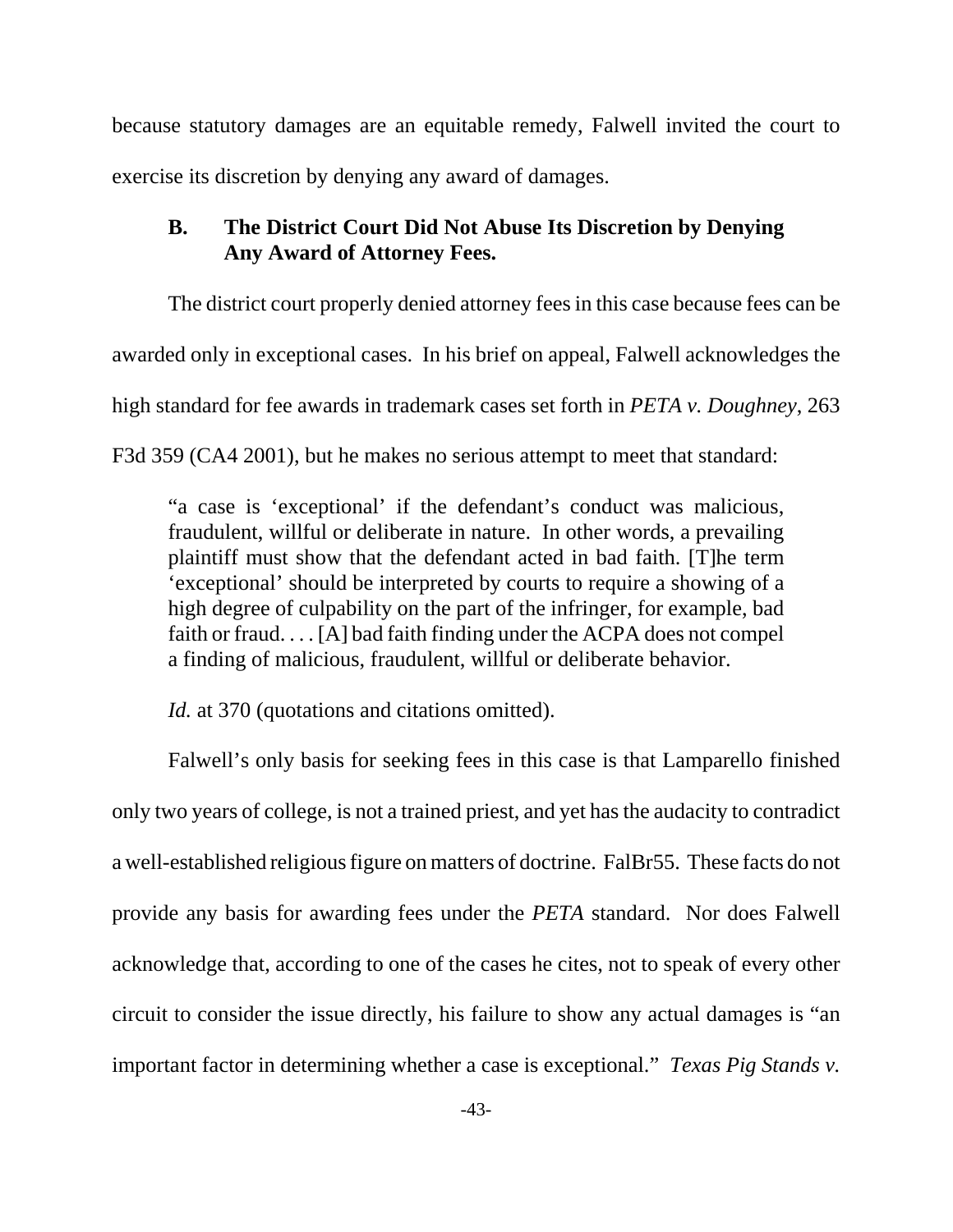*Hard Rock Café*, 951 F2d 684, 697 n23 (CA5 1992); *see also Tamko Roofing Prods. v. Ideal Roofing Co.,* 282 F3d 23, 33 (CA1 2002); *Bishop v. Equinox Int'l Corp.*, 154 F3d 1220, 1224 (CA10 1998); *Ferrero USA v. Ozak Trading,* 952 F2d 44, 49 (CA3 1991); *Hindu Incense v. Meadows*, 692 F2d 1048, 1052 (CA6 1982). *Cf. Shell Oil Co. v. Commercial Petroleum*, 928 F2d 104, 108 n6 (CA4 1991) (denying fees under state law because there were no actual damages).

Here, even if the Court decides that Lamparello's registration and use of www.fallwell.com for his gripe site was improper, many other courts have come to contrary conclusions in cases of domain names in the form www.trademark.com. Indeed, the Fifth, Sixth, and Seventh Circuits, and district courts in Alabama, California, Illinois, Maryland, Minnesota, and New Jersey have authorized the use of such domain names for websites, either because the sites were noncommercial or created without extortionate intent, or because the websites were facially nonconfusing, or for both of these reasons. The extent of contrary rulings surely bars the conclusion that Lamparello's failure to predict that this Court would disagree constituted an "exceptional" case warranting an award of attorney fees, or that the lower court abused its discretion in so determining.

#### **CONCLUSION**

The district court's order granting summary judgment for Falwell should be